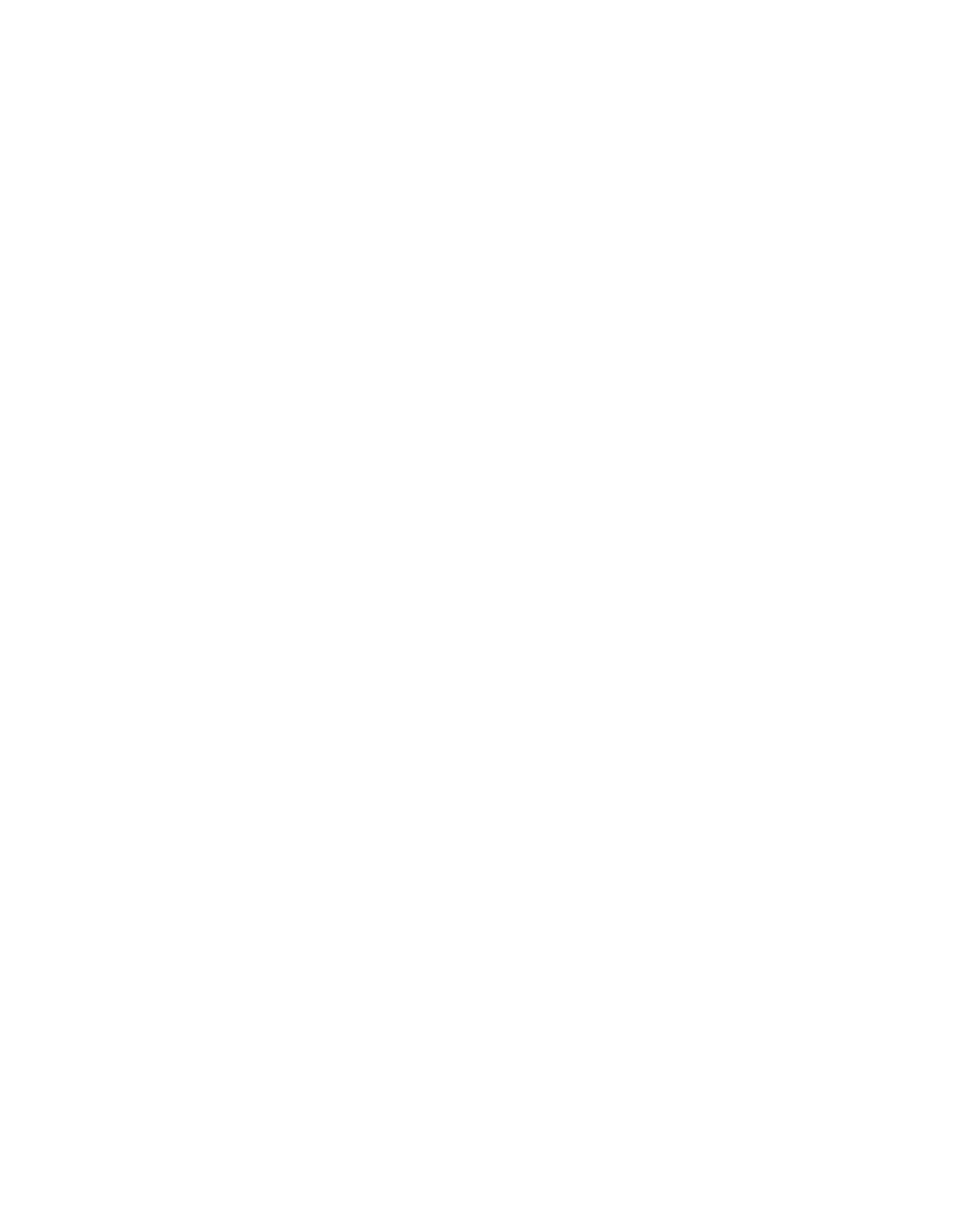## **Example 2008** MEDICARE

# 2022 Outline of Coverage

Powered by Blue Cross of Idaho Care Plus, Inc. | Form No. 18-643 (10-21)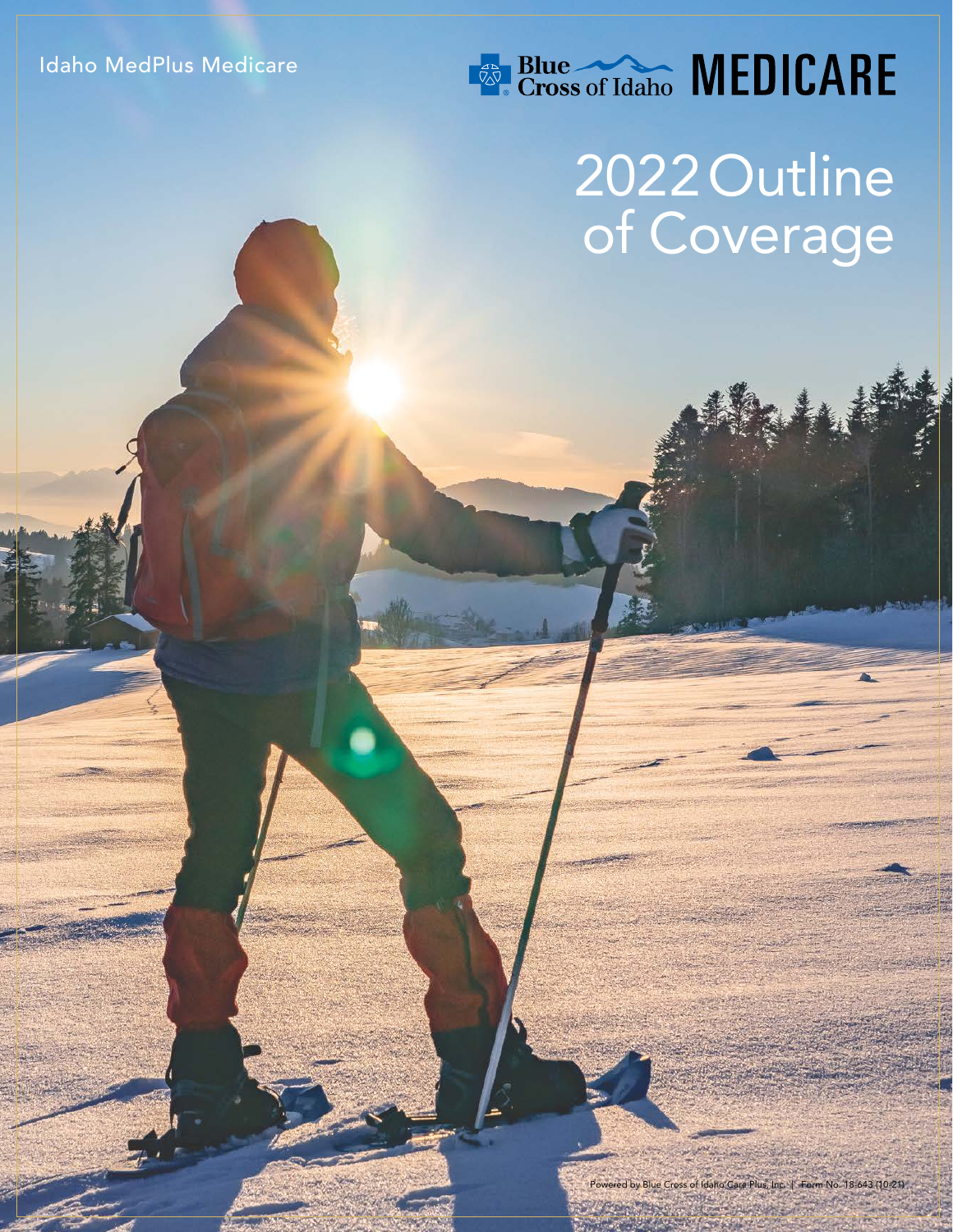## Protect Your Healthcare from Gaps

with an Idaho MedPlus Medicare Supplement plan from Blue Cross of Idaho Care Plus

Find the Medicare Supplement plan that works for you.

Our low-cost Idaho MedPlus Medicare Supplement plans work to fill the gaps in your Medicare coverage, helping with outof-pocket fees like coinsurance, deductibles and copays.

With our award-winning customer service located right here in Idaho and our partnership with highly skilled doctors and hospitals, we've got you covered to improve your overall health with more financial peace of mind. We can help you decide which plan will provide you with the coverage you need. For more information, call your local independent agent today, or call us toll-free at 1-888-492-2583 (TTY: 711).

#### Outline of Medicare Supplement Coverage, for plans effective January 1, 2022

#### (For plans after March 1, 2022, see page 11)

The chart to the right shows the various benefit plans included in each of the standard Medicare Supplement plans. Every company must make Plan A available. Some plans may not be available in Idaho.

#### Basic Benefits:

- Hospitalization: Part A coinsurance plus coverage for 365 additional days after Medicare benefits end
- Medical Expenses: Part B coinsurance (generally 20% of Medicare approved expenses) or copays for hospital outpatient services – Plans K and L require insureds to pay a portion of Part B coinsurance or copays
- Blood: First three pints of blood each year
- Hospice: Part A coinsurance

The plans highlighted in gray are offered by Blue Cross of Idaho Care Plus, Inc.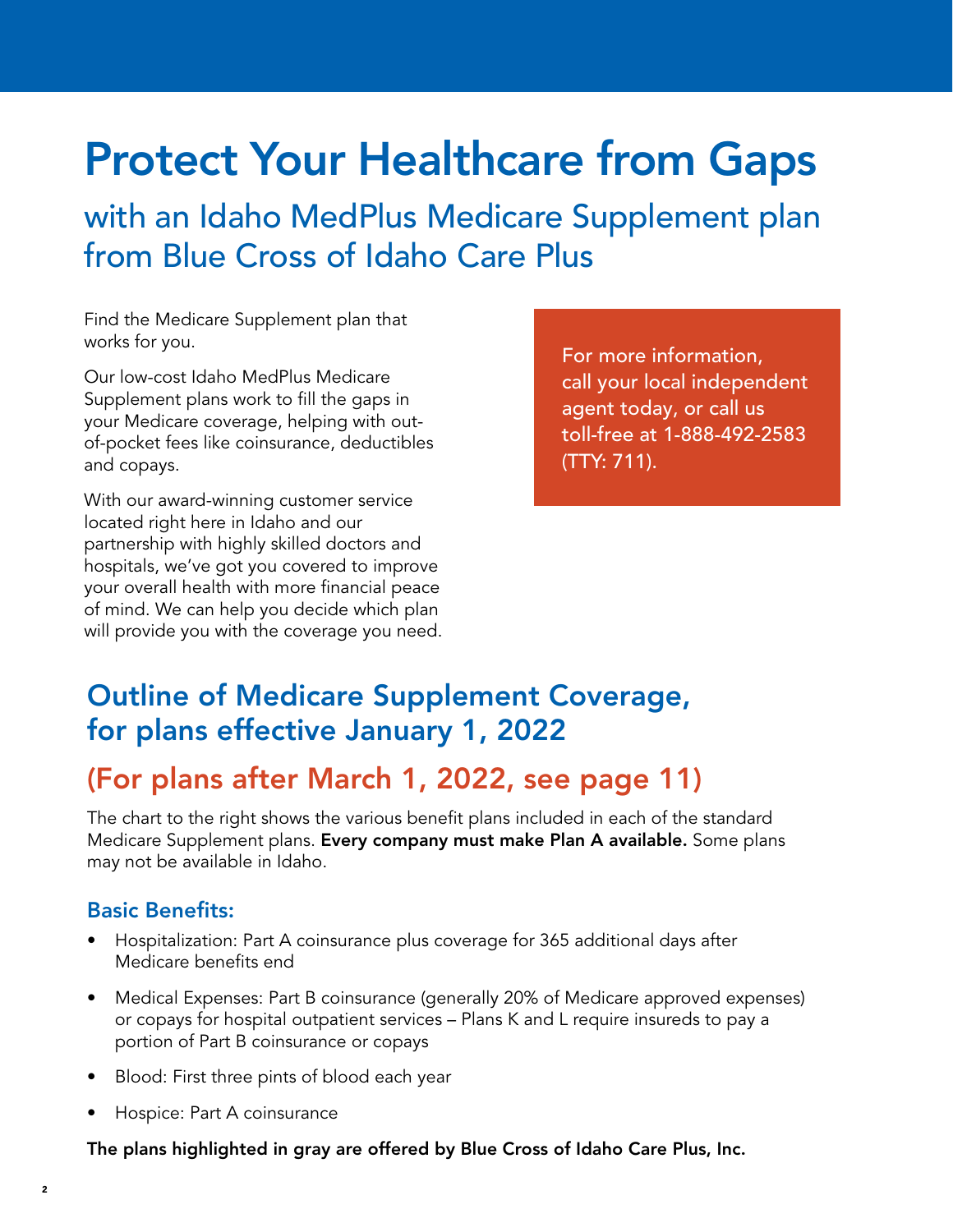| <b>Plans</b>                                         | $\mathbf{A}$ | $\mathsf B$  | $\mathsf{C}$ | D            | $F^*$        | G            | $\overline{\mathsf{K}}$                                     | L                                                           | M            | $N^{\star\star}$ |
|------------------------------------------------------|--------------|--------------|--------------|--------------|--------------|--------------|-------------------------------------------------------------|-------------------------------------------------------------|--------------|------------------|
| Medicare Part A<br>coinsurance and<br>hospital costs | $\checkmark$ | $\checkmark$ | $\checkmark$ | $\checkmark$ | $\checkmark$ | $\checkmark$ | $\checkmark$                                                | $\checkmark$                                                | $\checkmark$ |                  |
| Medicare Part B<br>coinsurance or copay              | $\checkmark$ | $\checkmark$ | $\checkmark$ | $\checkmark$ | $\checkmark$ | $\checkmark$ | 50%                                                         | 75%                                                         | $\checkmark$ |                  |
| First 3 pints of blood                               | $\checkmark$ | $\checkmark$ | $\checkmark$ | $\checkmark$ | $\checkmark$ | $\checkmark$ | 50%                                                         | 75%                                                         | $\checkmark$ | $\checkmark$     |
| Part A hospice care<br>coinsurance or copay          | $\checkmark$ | $\checkmark$ | $\checkmark$ | $\checkmark$ | $\checkmark$ | $\checkmark$ | 50%                                                         | 75%                                                         | $\checkmark$ | $\checkmark$     |
| Coinsurance for<br>skilled nursing facility          |              |              | $\checkmark$ | $\checkmark$ | $\checkmark$ | $\checkmark$ | 50%                                                         | 75%                                                         | $\checkmark$ |                  |
| Medicare Part A<br>deductible                        |              |              | $\checkmark$ | $\checkmark$ | $\checkmark$ | $\checkmark$ | 50%                                                         | 75%                                                         | 50%          |                  |
| Medicare Part B<br>deductible                        |              |              | $\checkmark$ |              | $\checkmark$ |              |                                                             |                                                             |              |                  |
| Medicare Part B<br>excess charges                    |              |              |              |              | $\checkmark$ | $\checkmark$ |                                                             |                                                             |              |                  |
| Foreign travel<br>emergency                          |              |              | 80%          | 80%          | 80%          | 80%          |                                                             |                                                             | 80%          | 80%              |
| Out-of-pocket limit                                  |              |              |              |              |              |              | \$6,620;<br>paid at<br>100%<br>after<br>limit is<br>reached | \$3,310;<br>paid at<br>100%<br>after<br>limit is<br>reached |              |                  |

\*Plan F is available only to those who became eligible to Medicare prior to January 1, 2020. (There is also a High Deductible Plan F that is not currently offered by Blue Cross of Idaho.)

\*\*Plan N pays 100% of the Part B coinsurance, except for a copay of up to \$20 for some office visits and up to \$50 for emergency room visits that don't result in an inpatient admission.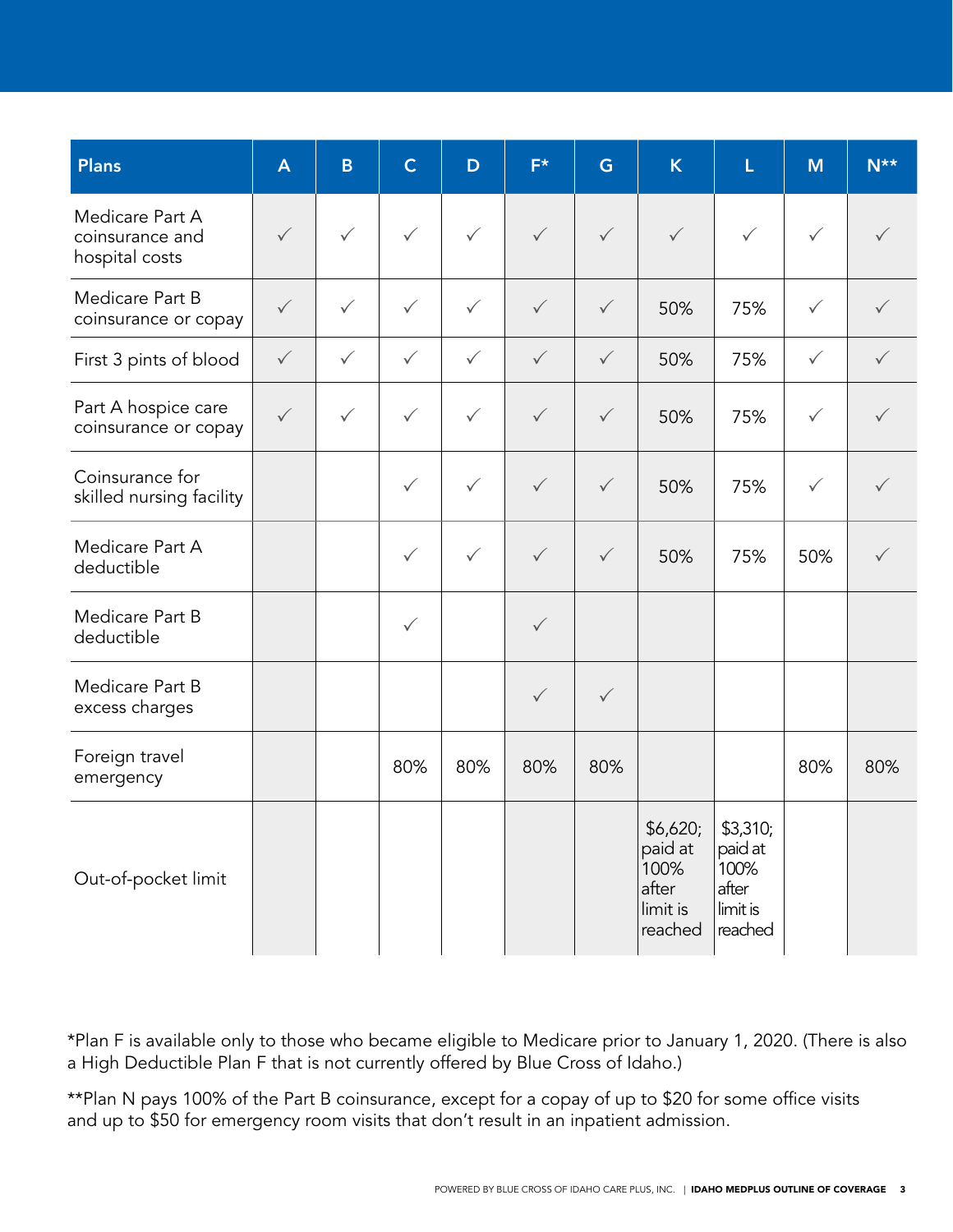### Idaho MedPlus Plan Premium Information

Premiums rates are effective January 1, 2022. Blue Cross of Idaho Care Plus, Inc. can raise your premium only if we raise the premium for all individuals within your Blue Cross of Idaho Care Plus Medicare Supplement benefit plan.

| <b>Issue Age</b> | <b>Plan A</b><br>#18-544 | *Plan F<br>#18-545 | <b>Plan G</b><br>#18-912 | <b>Plan K</b><br>#18-546 | <b>Plan N</b><br>#18-547 |
|------------------|--------------------------|--------------------|--------------------------|--------------------------|--------------------------|
| Under 65         | \$242.49                 | \$355.33           | \$275.00                 | \$182.47                 | \$273.34                 |
| 65               | \$161.66                 | \$237.15           | \$183.33                 | \$121.91                 | \$182.49                 |
| 66               | \$166.17                 | \$243.74           | \$188.45                 | \$125.29                 | \$187.56                 |
| 67               | \$170.79                 | \$250.50           | \$193.69                 | \$128.75                 | \$192.76                 |
| 68               | \$175.40                 | \$257.24           | \$198.92                 | \$132.20                 | \$197.93                 |
| 69               | \$179.96                 | \$263.90           | \$204.08                 | \$135.62                 | \$203.06                 |
| 70               | \$184.49                 | \$270.52           | \$209.22                 | \$139.01                 | \$208.14                 |
| 71               | \$188.96                 | \$277.07           | \$214.30                 | \$142.37                 | \$213.18                 |
| 72               | \$193.41                 | \$283.57           | \$219.34                 | \$145.70                 | \$218.17                 |
| 73               | \$197.79                 | \$289.97           | \$224.31                 | \$148.98                 | \$223.10                 |
| 74               | \$202.11                 | \$296.28           | \$229.20                 | \$152.21                 | \$227.95                 |
| 75               | \$206.34                 | \$302.48           | \$234.00                 | \$155.38                 | \$232.71                 |
| 76               | \$210.50                 | \$308.55           | \$238.72                 | \$158.50                 | \$237.38                 |
| 77               | \$214.54                 | \$314.46           | \$243.30                 | \$161.53                 | \$241.92                 |
| 78               | \$218.98                 | \$320.96           | \$248.34                 | \$164.86                 | \$246.92                 |
| 79               | \$222.77                 | \$326.49           | \$252.63                 | \$167.69                 | \$251.17                 |
| 80               | \$226.45                 | \$331.88           | \$256.81                 | \$170.45                 | \$255.31                 |
| 81               | \$229.98                 | \$337.03           | \$260.81                 | \$173.09                 | \$259.27                 |
| 82               | \$233.31                 | \$341.90           | \$264.58                 | \$175.59                 | \$263.02                 |
| 83               | \$235.96                 | \$345.78           | \$267.59                 | \$177.57                 | \$265.99                 |
| 84               | \$238.82                 | \$349.96           | \$270.84                 | \$179.72                 | \$269.21                 |
| $85+$            | \$241.33                 | \$353.62           | \$273.68                 | \$181.59                 | \$272.03                 |

#### NON-TOBACCO USER RATES

\* Plan F is available only to those who became eligible for Medicare prior to January 1, 2020.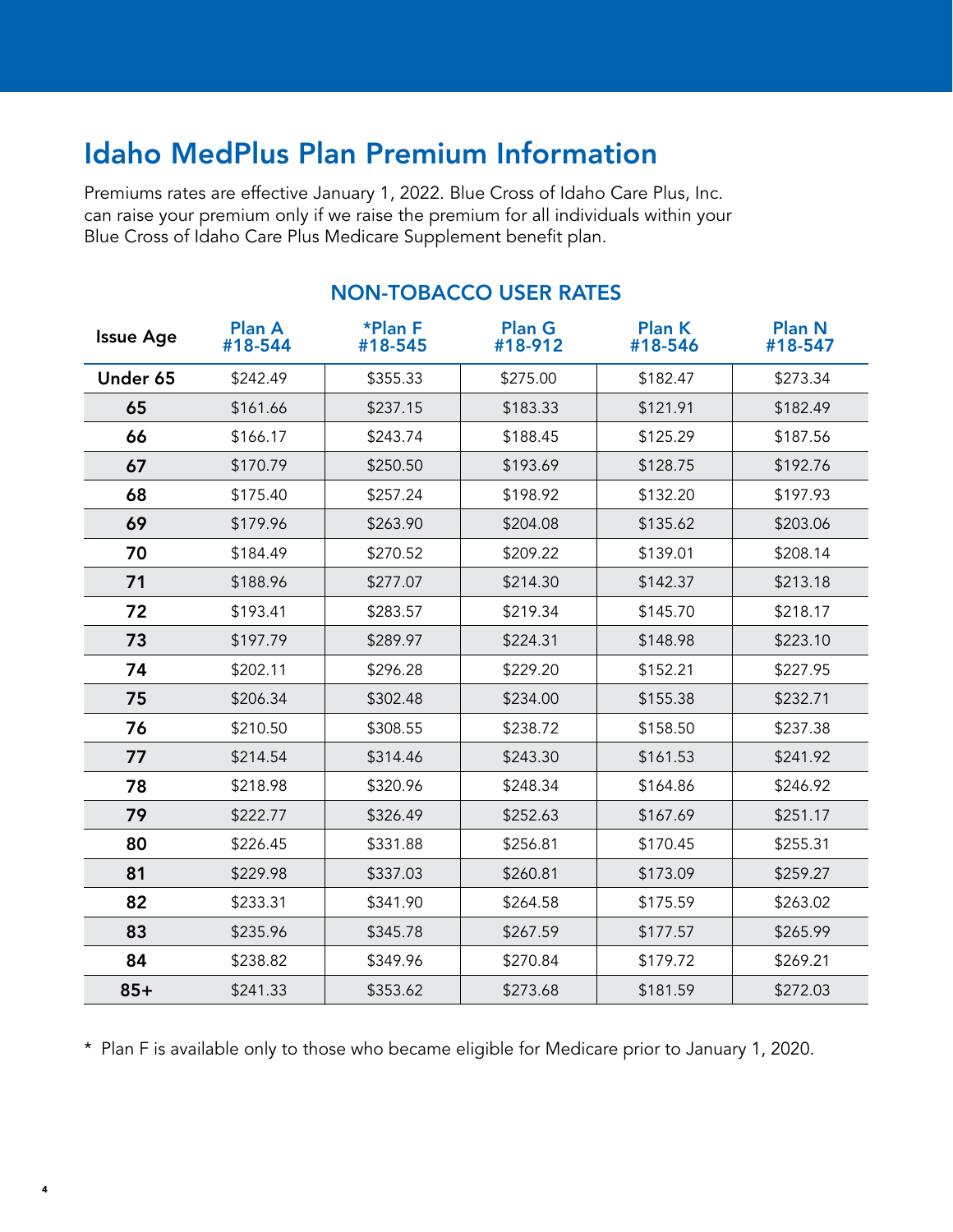| <b>Issue Age</b> | <b>Plan A</b><br>#18-5442 | *Plan F<br>#18-5453 | <b>Plan G</b><br>#18-9124 | <b>Plan K</b><br>#18-5466 | <b>Plan N</b><br>#18-5477 |
|------------------|---------------------------|---------------------|---------------------------|---------------------------|---------------------------|
| Under 65         | \$278.86                  | \$408.50            | \$316.25                  | \$209.71                  | \$314.22                  |
| 65               | \$185.91                  | \$272.60            | \$210.83                  | \$140.08                  | \$209.74                  |
| 66               | \$191.10                  | \$280.19            | \$216.72                  | \$143.96                  | \$215.58                  |
| 67               | \$196.42                  | \$287.97            | \$222.75                  | \$147.95                  | \$221.55                  |
| 68               | \$201.72                  | \$295.72            | \$228.76                  | \$151.92                  | \$227.51                  |
| 69               | \$206.96                  | \$303.38            | \$234.70                  | \$155.85                  | \$233.40                  |
| 70               | \$212.16                  | \$310.99            | \$240.60                  | \$159.74                  | \$239.25                  |
| 71               | \$217.30                  | \$318.50            | \$246.43                  | \$163.60                  | \$245.03                  |
| 72               | \$222.43                  | \$325.99            | \$252.25                  | \$167.44                  | \$250.79                  |
| 73               | \$227.46                  | \$333.34            | \$257.95                  | \$171.20                  | \$256.44                  |
| 74               | \$232.42                  | \$340.60            | \$263.58                  | \$174.92                  | \$262.02                  |
| 75               | \$237.30                  | \$347.74            | \$269.11                  | \$178.58                  | \$267.50                  |
| 76               | \$242.07                  | \$354.71            | \$274.52                  | \$182.15                  | \$272.86                  |
| 77               | \$246.73                  | \$361.52            | \$279.80                  | \$185.64                  | \$278.10                  |
| 78               | \$251.83                  | \$368.99            | \$285.59                  | \$189.47                  | \$283.84                  |
| 79               | \$256.18                  | \$375.34            | \$290.53                  | \$192.72                  | \$288.72                  |
| 80               | \$260.42                  | \$381.54            | \$295.33                  | \$195.90                  | \$293.48                  |
| 81               | \$264.48                  | \$387.47            | \$299.93                  | \$198.94                  | \$298.04                  |
| 82               | \$268.31                  | \$393.07            | \$304.28                  | \$201.81                  | \$302.35                  |
| 83               | \$271.35                  | \$397.51            | \$307.72                  | \$204.08                  | \$305.77                  |
| 84               | \$274.64                  | \$402.34            | \$311.46                  | \$206.55                  | \$309.47                  |
| $85+$            | \$277.52                  | \$406.54            | \$314.73                  | \$208.71                  | \$312.71                  |

#### TOBACCO USER RATES\*\*

\*\*Includes hookah, e-cigarettes, dissolvables, smokeless tobacco, cigarettes, all cigars, rollyour-own tobacco, pipe tobacco and future tobacco products that meet the statutory definition of a tobacco product.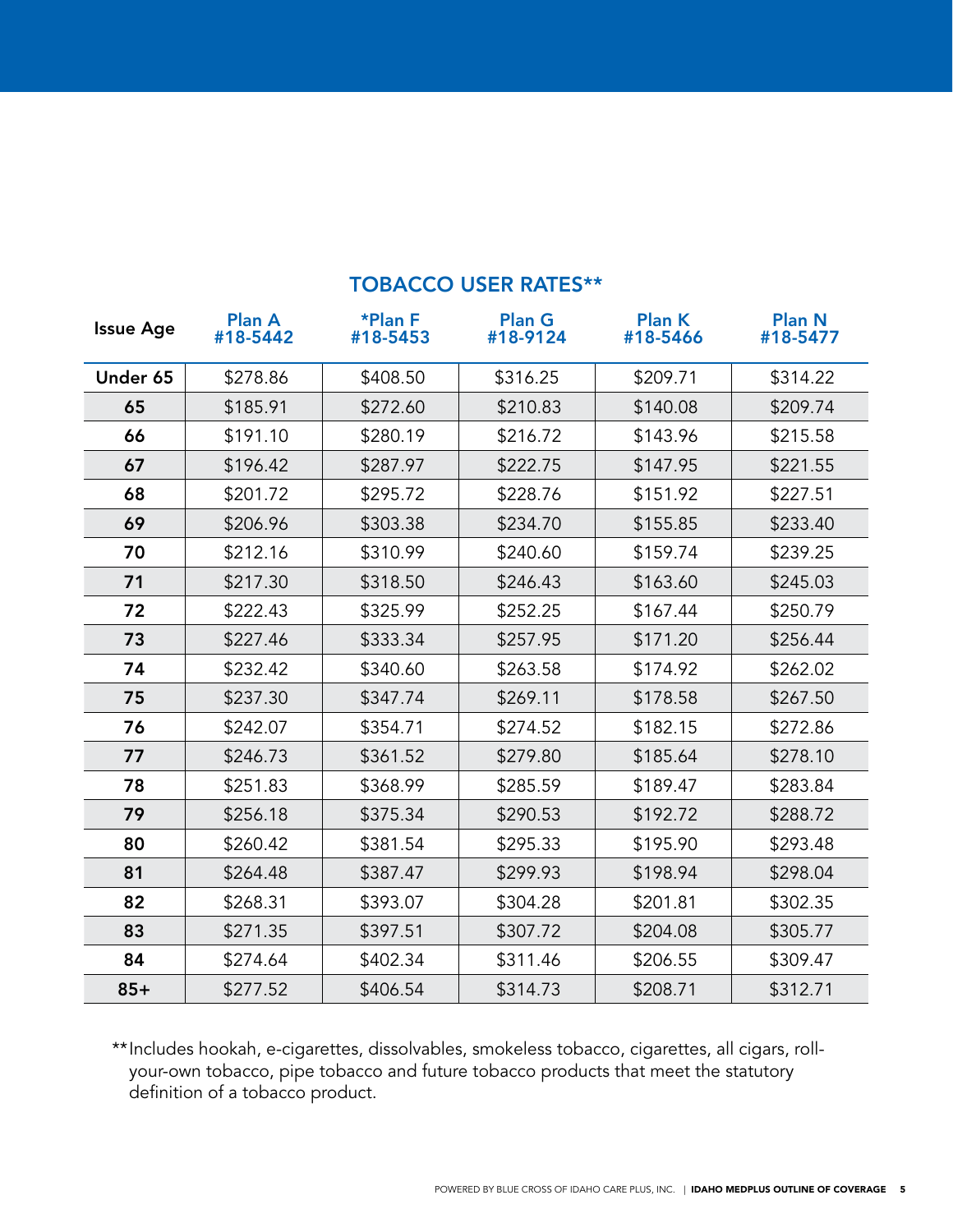## Payment Methods

When you choose a Idaho MedPlus plan, you choose the payment schedule that works for you.

#### Monthly Automatic Bank Withdrawal

We accept monthly automatic bank withdrawal payments through electronic funds transfer from most financial institutions. To set up automatic payments from your bank account, call us at 1-800-365-2345 for assistance.

#### Monthly Billing

A monthly statement will be mailed on the 2nd of each month and will include a \$2 coupon fee. The \$2 billing charge will no longer apply after February 28, 2022. PERSI Public Employee Retirement System of Idaho for State of Idaho and Statewide School retirees who are eligible for PERSI payment may select this option.

#### One-Time Annual Payment

You can pay a one-time annual payment for the full amount of your premium at the time you submit your Idaho MedPlus application.

To figure the payment due, use this handy premium calculator:

- Number of months remaining in 2022, starting with month your coverage will begin:
- Monthly payment from chart above: \_
- Total payment amount to be submitted with application:

### Medicare (Part A) Hospital Services Per Benefit Period

A benefit period begins on the first day you receive service as an inpatient in a hospital facility and ends after you are out of the hospital and don't receive skilled nursing care in any other facility for 60 days in a row. The following chart outlines coverage limits for plans A, F, G, K and N.

| <b>Services</b> | <b>Medicare</b>                  | <b>MedPlus</b><br><b>Plan A</b>                                | <b>MedPlus</b><br>Plan $F^*$                     | <b>MedPlus</b><br><b>Plan G</b>                  | <b>MedPlus</b><br>Plan K                     | <b>MedPlus</b><br><b>Plan N</b>                  |
|-----------------|----------------------------------|----------------------------------------------------------------|--------------------------------------------------|--------------------------------------------------|----------------------------------------------|--------------------------------------------------|
| Hospitalization | services and supplies            | Semi-private room and board, general nursing and miscellaneous |                                                  |                                                  |                                              |                                                  |
| First 60 days   | Covers all<br>but \$1,556        | Covers<br>\$0                                                  | Covers<br>\$1,556<br>(your Part A<br>deductible) | Covers<br>\$1,556<br>(your Part A<br>deductible) | Covers<br>50% of<br>the Part A<br>deductible | Covers<br>\$1,556<br>(your Part A<br>deductible) |
| Days $61 - 90$  | Covers all<br>but \$389<br>a day | Covers<br>\$389 a day                                          | Covers<br>\$389 a day                            | Covers<br>\$389 a day                            | Covers<br>\$389 a day                        | Covers<br>\$389 a day                            |

\*Plan F is available only to those who became eligible for Medicare prior to January 1, 2020.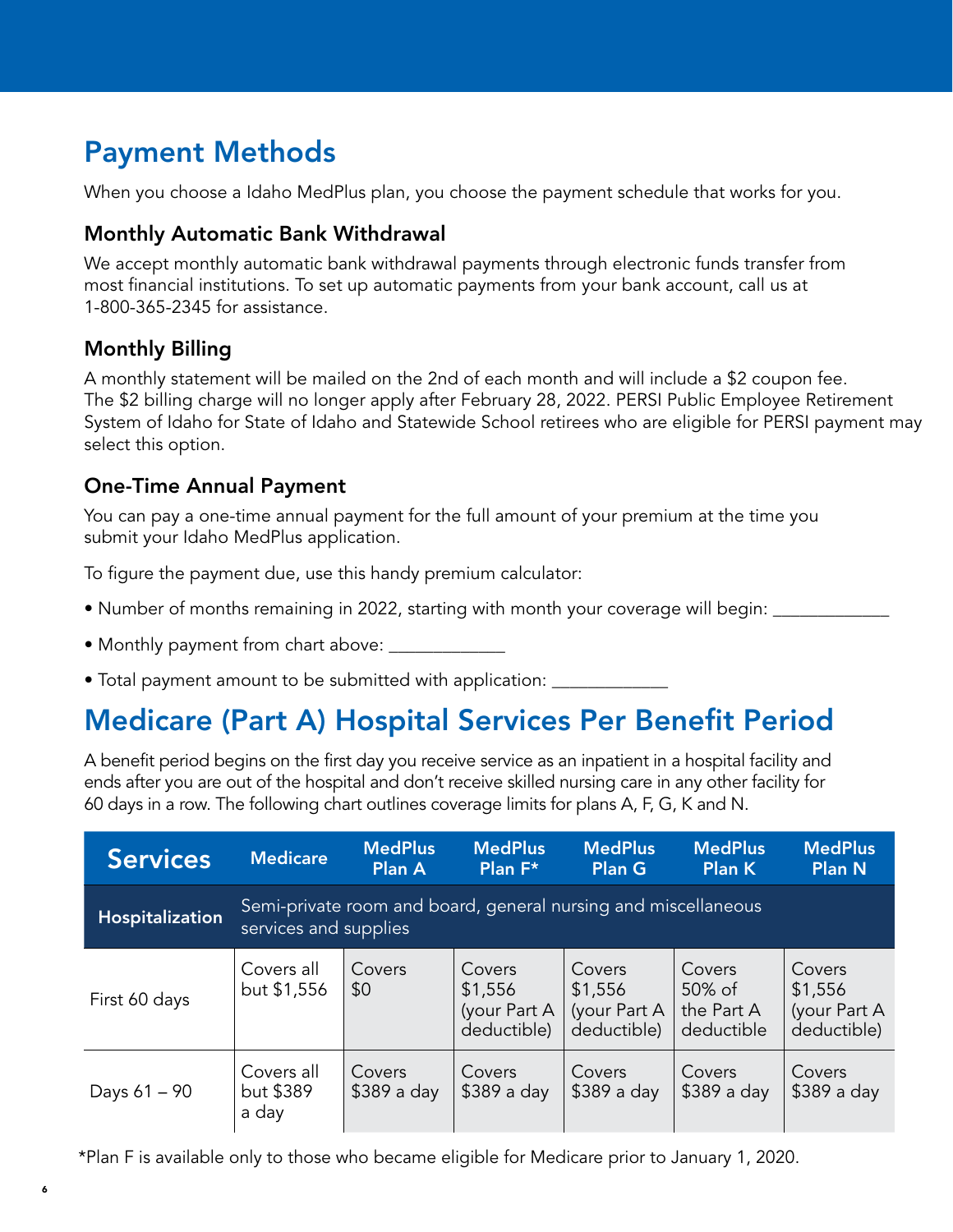| <b>Services</b>                                                    | <b>Medicare</b>                                                                                                   | <b>MedPlus</b><br><b>Plan A</b>                                            | <b>MedPlus</b><br>Plan F*                                               | <b>MedPlus</b><br>Plan G                                                                                                                                      | <b>MedPlus</b><br><b>Plan K</b>                                        | <b>MedPlus</b><br><b>Plan N</b>                                            |
|--------------------------------------------------------------------|-------------------------------------------------------------------------------------------------------------------|----------------------------------------------------------------------------|-------------------------------------------------------------------------|---------------------------------------------------------------------------------------------------------------------------------------------------------------|------------------------------------------------------------------------|----------------------------------------------------------------------------|
| Days 91 and<br>after, while<br>using 60 lifetime<br>reserve days   | Covers all<br>but \$778<br>a day                                                                                  | Covers<br>\$778 a day                                                      | Covers<br>\$778 a day                                                   | Covers<br>\$778 a day                                                                                                                                         | Covers<br>\$778 a day                                                  | Covers<br>\$778 a day                                                      |
| After lifetime<br>reserve days are<br>used, additional<br>365 days | Covers<br>\$0                                                                                                     | Covers<br>100% of<br>Medicare<br>eligible<br>charges                       | Covers<br>100% of<br>Medicare<br>eligible<br>charges                    | Covers<br>100% of<br>Medicare<br>eligible<br>charges                                                                                                          | Covers<br>100% of<br>Medicare<br>eligible<br>charges                   | Covers<br>100% of<br>Medicare<br>eligible<br>charges                       |
| Beyond the<br>additional 365<br>days                               | Covers<br>\$0                                                                                                     | Covers<br>\$0                                                              | Covers \$0                                                              | Covers \$0                                                                                                                                                    | Covers<br>\$0                                                          | Covers<br>\$0                                                              |
| <b>Skilled Nursing</b><br><b>Facility Care</b>                     | after the hospital.                                                                                               |                                                                            |                                                                         | You must meet Medicare's requirements, including having been in the hospital<br>for at least three days and enter a Medicare-approved facility within 30 days |                                                                        |                                                                            |
| First 20 days                                                      | Covers all<br>approved<br>amounts                                                                                 | Covers<br>\$0                                                              | Covers \$0                                                              | Covers \$0                                                                                                                                                    | Covers<br>\$0                                                          | Covers<br>\$0                                                              |
| Days 21 - 100                                                      | Covers<br>all but<br>\$194.50<br>a day                                                                            | Covers<br>\$0                                                              | Covers<br>up to<br>\$194.50<br>a day                                    | Covers<br>up to<br>\$194.50<br>a day                                                                                                                          | Covers<br>up to<br>\$97.25<br>a day                                    | Covers<br>up to<br>\$194.50<br>a day                                       |
| Day 101 plus                                                       | Covers \$0                                                                                                        | Covers \$0                                                                 | Covers \$0                                                              | Covers \$0                                                                                                                                                    | Covers \$0                                                             | Covers \$0                                                                 |
| <b>Blood</b>                                                       |                                                                                                                   |                                                                            |                                                                         |                                                                                                                                                               |                                                                        |                                                                            |
| First three pints                                                  | Covers<br>\$0                                                                                                     | Covers<br>100%                                                             | Covers<br>100%                                                          | Covers<br>100%                                                                                                                                                | Covers<br>50%                                                          | Covers<br>100%                                                             |
| Additional<br>amounts                                              | Covers<br>100%                                                                                                    | Covers<br>\$0                                                              | Covers \$0                                                              | Covers \$0                                                                                                                                                    | Covers<br>\$0                                                          | Covers<br>\$0                                                              |
| <b>Hospice Care</b>                                                |                                                                                                                   | certification of terminal illness.                                         |                                                                         | Available as long as you meet Medicare's requirements, including a doctor's                                                                                   |                                                                        |                                                                            |
|                                                                    | Covers all<br>but limited<br>copay/<br>coinsurance<br>for<br>outpatient<br>drugs and<br>inpatient<br>respite care | Covers<br>100%<br>Medicare<br>eligible<br>Part A<br>copays/<br>coinsurance | Covers<br>100%<br>Medicare<br>eligible Part<br>A copays/<br>coinsurance | Covers<br>100%<br>Medicare<br>eligible Part<br>A copays/<br>coinsurance                                                                                       | Covers 50%<br>Medicare<br>eligible<br>Part A<br>copays/<br>coinsurance | Covers<br>100%<br>Medicare<br>eligible<br>Part A<br>copays/<br>coinsurance |

\*Plan F is available only to those who became eligible for Medicare prior to January 1, 2020.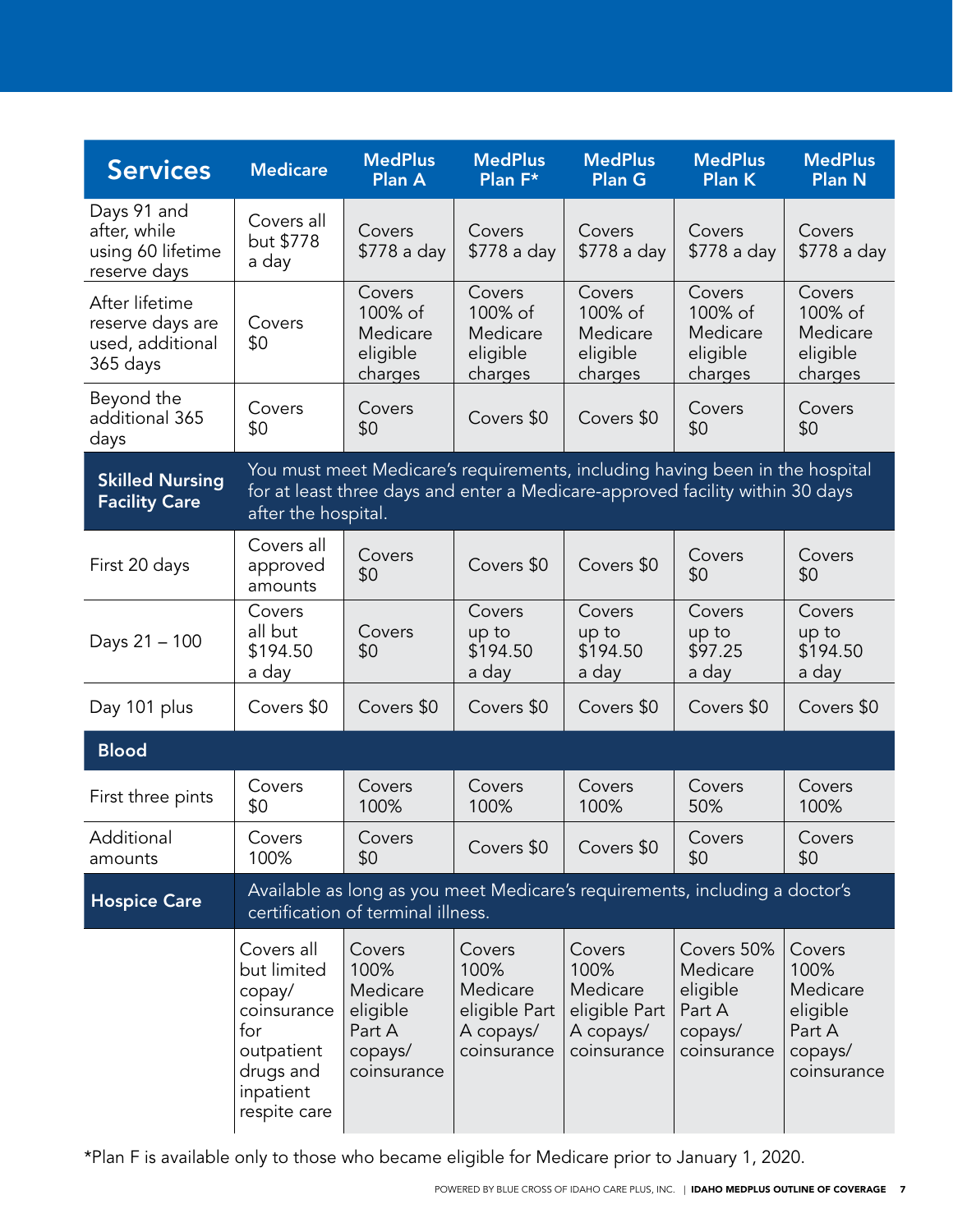## Medicare (Part B) Medical Services – Per Calendar Year

Once you have been billed \$233 of Medicare-approved amounts for covered services, noted below with an cross (+), your Part B deductible will have been met for the calendar year.

| <b>Services</b>                                                | <b>Medicare</b>                                                                                                                                                                                                                                                 | <b>MedPlus</b><br><b>Plan A</b> | <b>MedPlus</b><br>Plan F*                                                                                                        | <b>MedPlus</b><br><b>Plan G</b>                                                                                                  | <b>MedPlus</b><br><b>Plan K</b> | <b>MedPlus</b><br><b>Plan N</b> |  |  |
|----------------------------------------------------------------|-----------------------------------------------------------------------------------------------------------------------------------------------------------------------------------------------------------------------------------------------------------------|---------------------------------|----------------------------------------------------------------------------------------------------------------------------------|----------------------------------------------------------------------------------------------------------------------------------|---------------------------------|---------------------------------|--|--|
| <b>Medical</b><br><b>Expenses</b>                              | Inpatient and outpatient hospital treatment, such as physician's services,<br>inpatient and outpatient medical and surgical services and supplies,<br>physical and speech therapy, diagnostic tests, durable medical equipment,<br>outpatient facility charges. |                                 |                                                                                                                                  |                                                                                                                                  |                                 |                                 |  |  |
| First \$233 of<br>Medicare-approved<br>amounts+                | Covers<br>\$0                                                                                                                                                                                                                                                   | Covers<br>\$0                   | Covers<br>\$233 (your<br>Part B<br>deductible)                                                                                   | Covers<br>\$0                                                                                                                    | Covers<br>\$0                   | Covers<br>\$0                   |  |  |
| Remainder of<br>Medicare-approved<br>amounts+                  | Covers<br>80%                                                                                                                                                                                                                                                   | Covers<br>20%                   | Covers<br>20%                                                                                                                    | Covers<br>20%                                                                                                                    | Covers<br>10%                   | Plan<br>pays the<br>balance**   |  |  |
| <b>Preventive Benefits</b><br>for Medicare covered<br>services | Generally<br>100% or<br>more of<br>Medicare-<br>approved<br>amounts                                                                                                                                                                                             | Covers<br>\$0                   | Covers<br>\$0                                                                                                                    | Covers<br>\$0                                                                                                                    | Covers<br>100%                  | Covers<br>\$0                   |  |  |
| Part B excess charges<br>(above Medicare-<br>approved amounts) | Covers<br>\$0                                                                                                                                                                                                                                                   | Covers<br>\$0                   | Covers<br>100% of<br>Medicare<br>Part B<br>excess<br>charges<br>up to a<br>limiting<br>charge as<br>determined<br>by<br>Medicare | Covers<br>100% of<br>Medicare<br>Part B<br>excess<br>charges<br>up to a<br>limiting<br>charge as<br>determined<br>by<br>Medicare | Covers<br>\$0                   | Covers<br>\$0                   |  |  |

\*Plan F is available only to those who became eligible for Medicare prior to January 1, 2020.

8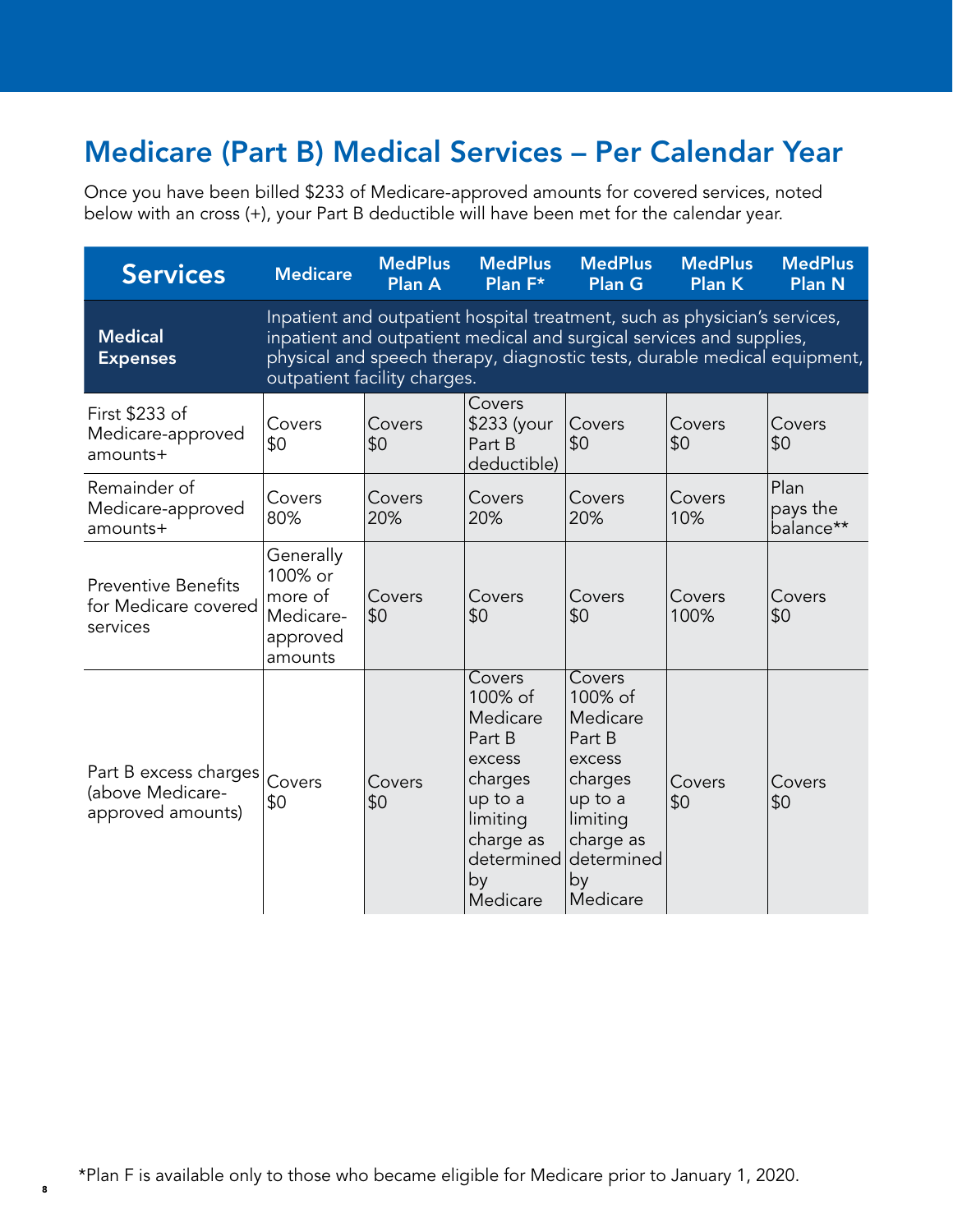| <b>Services</b>                                                      | <b>Medicare</b> | <b>MedPlus</b><br>Plan A   | <b>MedPlus</b><br>Plan F*                      | <b>MedPlus</b><br><b>Plan G</b>                | <b>MedPlus</b><br><b>Plan K</b> | <b>MedPlus</b><br><b>Plan N</b> |
|----------------------------------------------------------------------|-----------------|----------------------------|------------------------------------------------|------------------------------------------------|---------------------------------|---------------------------------|
| <b>Blood</b>                                                         |                 |                            |                                                |                                                |                                 |                                 |
| First three pints                                                    | Covers<br>\$0   | Covers<br>all costs        | Covers all<br>costs                            | Covers all<br>costs                            | Covers<br>50%                   | Covers<br>all costs             |
| Next \$233 of<br>Medicare-approved<br>amounts+                       | Covers<br>\$0   | Covers<br>\$0              | Covers<br>\$233 (your<br>Part B<br>deductible) | Covers<br>\$233 (your<br>Part B<br>deductible) | Covers<br>\$0                   | Covers<br>\$0                   |
| Remainder of<br>Medicare-approved<br>amounts+                        | Covers<br>80%   | Covers<br>20%              | Covers<br>20%                                  | Covers<br>20%                                  | Covers<br>10%                   | Covers<br>20%                   |
| <b>Home Health Care</b>                                              |                 | Medicare-approved services |                                                |                                                |                                 |                                 |
| Medically necessary<br>skilled care services<br>and medical supplies | Covers<br>100%  | Covers<br>\$0              | Covers<br>\$0                                  | Covers<br>\$0                                  | Covers<br>\$0                   | Covers<br>\$0                   |
| <b>Durable Medical Equipment</b>                                     |                 |                            |                                                |                                                |                                 |                                 |
| First \$233 of<br>Medicare-approved<br>amounts+                      | Covers<br>\$0   | Covers<br>\$0              | Covers<br>\$233 (your<br>Plan B<br>deductible) | Covers<br>\$0                                  | Covers<br>\$0                   | Covers<br>\$0                   |
| Remainder of<br>Medicare-approved<br>amounts                         | Covers<br>80%   | Covers<br>20%              | Covers<br>20%                                  | Covers<br>20%                                  | Covers<br>10%                   | Covers<br>20%                   |
| <b>Clinical Laboratory Services</b>                                  |                 |                            |                                                |                                                |                                 |                                 |
| Tests for diagnostic<br>services                                     | Covers<br>100%  | Covers<br>\$0              | Covers<br>\$0                                  | Covers<br>\$0                                  | Covers<br>\$0                   | Covers<br>\$0                   |

\*Plan F is available only to those who became eligible for Medicare prior to January 1, 2020.

\*\* Members are responsible for up to \$20 copay per doctor's office visit and up to \$50 for emergency room visits. The plan pays the remaining balance and waives up to a \$50 copay if a hospital admits the insured and the Medicare Part A expense covers the emergency visit.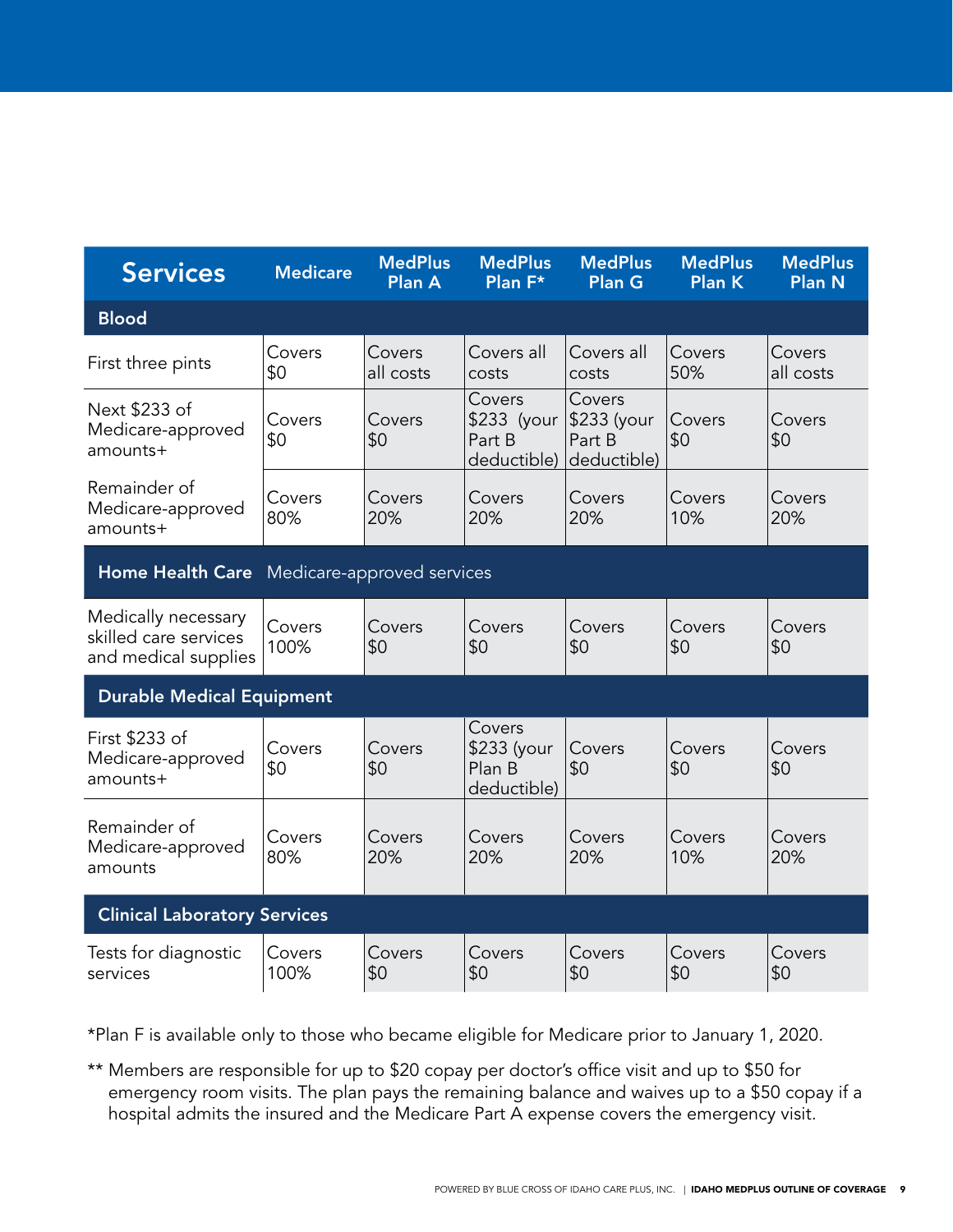## Additional Services

| <b>Services</b>                           | <b>Medicare</b>                                                                                                                                                                                      | <b>MedPlus</b><br><b>Plan A</b> | <b>MedPlus</b><br>Plan F*                                                                                                                            | <b>MedPlus</b><br><b>Plan G</b>                                     | <b>MedPlus</b><br><b>Plan K</b>                                                                                                  | <b>MedPlus</b><br><b>Plan N</b>                                     |  |  |
|-------------------------------------------|------------------------------------------------------------------------------------------------------------------------------------------------------------------------------------------------------|---------------------------------|------------------------------------------------------------------------------------------------------------------------------------------------------|---------------------------------------------------------------------|----------------------------------------------------------------------------------------------------------------------------------|---------------------------------------------------------------------|--|--|
| <b>Foreign Travel</b><br><b>Emergency</b> | Medically necessary emergency care services beginning during<br>the first 60 days of each trip outside the U.S.                                                                                      |                                 |                                                                                                                                                      |                                                                     |                                                                                                                                  |                                                                     |  |  |
| First \$250 each<br>calendar year**       | Covers<br>\$0                                                                                                                                                                                        | Covers<br>\$0                   | Covers<br>\$0                                                                                                                                        | Covers<br>\$0                                                       | Covers<br>\$0                                                                                                                    | Covers<br>\$0                                                       |  |  |
| Remainder of<br>charges**                 | Covers<br>\$0                                                                                                                                                                                        | Covers<br>\$0                   | Covers<br>80% to a<br>lifetime<br>maximum<br>benefit of<br>\$50,000                                                                                  | Covers<br>80% to a<br>lifetime<br>maximum<br>benefit of<br>\$50,000 | Covers<br>\$0                                                                                                                    | Covers<br>80% to a<br>lifetime<br>maximum<br>benefit of<br>\$50,000 |  |  |
| <b>Vision</b>                             | Please note: The vision benefits for some Idaho MedPlus plans<br>exceed the standard Medicare requirement. The benefit for vision care<br>services is for routine eye exams not covered by Medicare. |                                 |                                                                                                                                                      |                                                                     |                                                                                                                                  |                                                                     |  |  |
|                                           | Covers<br>\$0                                                                                                                                                                                        | Covers<br>\$0                   | Covers<br>100% after<br>$$10$ copay<br>on exam<br>only at<br>contracting<br>providers,<br>\$45 toward<br>exam<br>at non-<br>contracting<br>providers | Covers<br>\$0                                                       | Covers 100% after \$10<br>copay on exam only at<br>contracting providers,<br>\$45 toward exam<br>at non-contracting<br>providers |                                                                     |  |  |

\*Plan F is available only to those who became eligible for Medicare prior to January 1, 2020.

\*\*Not covered by Medicare

## Please see page 19 for additional information.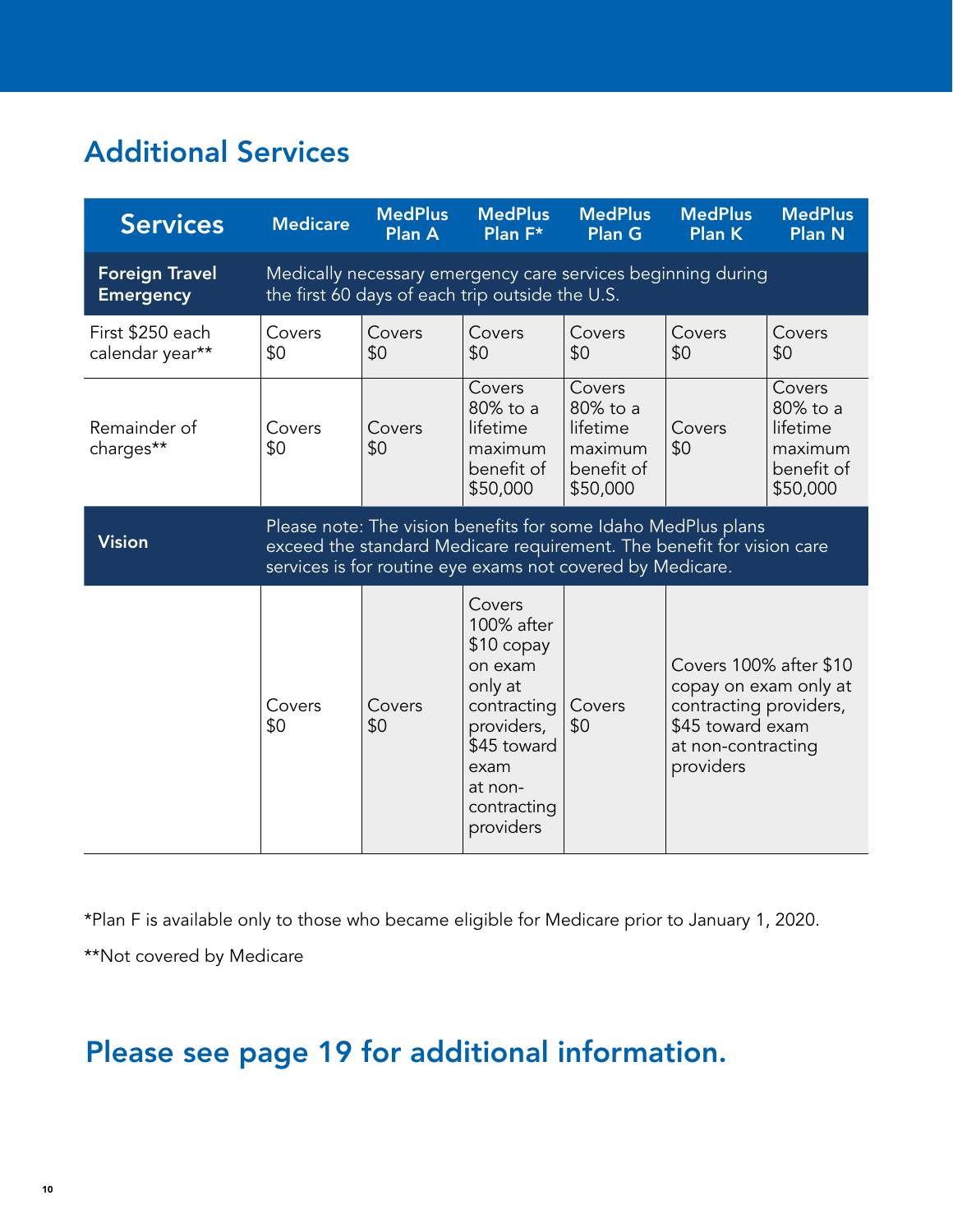#### Outline of Medicare Supplement Coverage, for plans after March 1, 2022 effective dates

The plans highlighted in gray are offered by Blue Cross of Idaho Care Plus, Inc.

| <b>Plans</b>                                         | $\overline{\mathsf{A}}$ | $\overline{B}$ | $\mathsf{C}$ | D            | $F^*$        | $G^{\star\star}$ | $\overline{\mathsf{K}}$                                             | Ĺ                                                | M            | N   |
|------------------------------------------------------|-------------------------|----------------|--------------|--------------|--------------|------------------|---------------------------------------------------------------------|--------------------------------------------------|--------------|-----|
| Medicare Part A<br>coinsurance and<br>hospital costs | $\checkmark$            | $\checkmark$   | $\checkmark$ | $\checkmark$ | $\checkmark$ | $\checkmark$     | ✓                                                                   | $\checkmark$                                     | $\checkmark$ |     |
| Medicare Part B<br>coinsurance or copay              | $\checkmark$            | $\checkmark$   | $\checkmark$ | $\checkmark$ | $\checkmark$ | $\checkmark$     | 50%                                                                 | 75%                                              | $\checkmark$ | ✓   |
| First 3 pints of blood                               | $\checkmark$            | $\checkmark$   | $\checkmark$ | $\checkmark$ | $\checkmark$ | $\checkmark$     | 50%                                                                 | 75%                                              | $\checkmark$ | ✓   |
| Part A hospice care<br>coinsurance or copay          | $\checkmark$            | $\checkmark$   | $\checkmark$ | $\checkmark$ | $\checkmark$ | $\checkmark$     | 50%                                                                 | 75%                                              | $\checkmark$ |     |
| Coinsurance for<br>skilled nursing facility          |                         |                | $\checkmark$ | $\checkmark$ | $\checkmark$ | $\checkmark$     | 50%                                                                 | 75%                                              | $\checkmark$ |     |
| Medicare Part A<br>deductible                        |                         |                | $\checkmark$ | $\checkmark$ | $\checkmark$ | $\checkmark$     | 50%                                                                 | 75%                                              | 50%          | ✓   |
| Medicare Part B<br>deductible                        |                         |                | $\checkmark$ |              | $\checkmark$ |                  |                                                                     |                                                  |              |     |
| Medicare Part B<br>excess charges                    |                         |                |              |              | $\checkmark$ | $\checkmark$     |                                                                     |                                                  |              |     |
| Foreign travel<br>emergency                          |                         |                | 80%          | 80%          | 80%          | 80%              |                                                                     |                                                  | 80%          | 80% |
| Out-of-pocket limit                                  |                         |                |              |              |              |                  | \$6,620;<br>paid at<br>100%<br>after<br>limit is<br>reached reached | \$3,310;<br>paid at<br>100%<br>after<br>limit is |              |     |

\*Plan F is available only to those who became eligible for Medicare prior to January 1, 2020. (There is also a high deductible Plan F that is not currently offered by Blue Cross of Idaho.)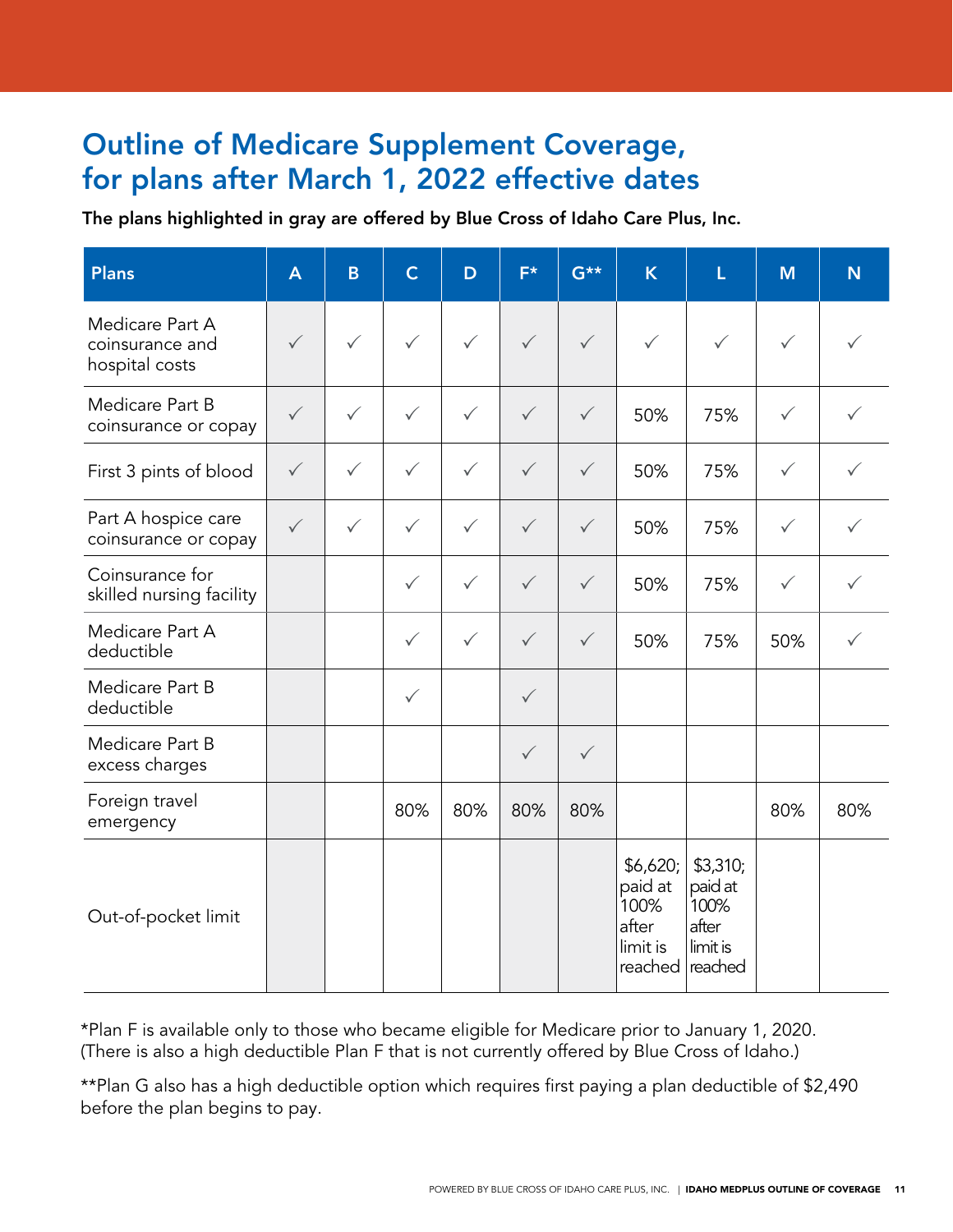## Idaho MedPlus Plan premium information

Premiums rates are effective March 1, 2022. Blue Cross of Idaho Care Plus, Inc. can raise your premium only if we raise the premium for all individuals within your Blue Cross of Idaho Care Plus Medicare Supplement benefit plan.

| <b>Issue Age</b>          | <b>Plan A</b><br>#18-1058 | Plan F*<br>#18-1059 | <b>Plan G</b><br>#18-1061 | <b>Plan HD G</b><br>#18-1060 |
|---------------------------|---------------------------|---------------------|---------------------------|------------------------------|
| Disabled (Under 65)       | \$250.50                  | \$363.00            | \$298.50                  | \$103.50                     |
| 65 and older              | \$167.00                  | \$242.00            | \$199.00                  | \$69.00                      |
| <b>Household Discount</b> | \$13.00                   | \$20.00             | \$16.00                   | \$5.00                       |

#### NON-TOBACCO USER RATES

#### TOBACCO USER RATES\*\*

| <b>Issue Age</b>          | <b>Plan A</b><br>#18-10582 | <b>Plan <math>F^*</math></b><br>#18-10593 | <b>Plan G</b><br>#18-10614 | <b>Plan HD G</b><br>#18-10607 |
|---------------------------|----------------------------|-------------------------------------------|----------------------------|-------------------------------|
| Disabled (Under 65)       | \$288.08                   | \$417.45                                  | \$343.28                   | \$119.03                      |
| 65 and older              | \$192.05                   | \$278.30                                  | \$228.85                   | \$79.35                       |
| <b>Household Discount</b> | \$13.00                    | \$20.00                                   | \$16.00                    | \$5.00                        |

## Household Discount Eligibility

Household discount eligibility will be reviewed annually to determine if members remain eligible to receive it.

- \* Plan F is available only to those who became eligible for Medicare prior to January 1, 2020.
- \*\*Includes hookah, e-cigarettes, dissolvables, smokeless tobacco, cigarettes, all cigars, roll-yourown tobacco, pipe tobacco and future tobacco products that meet the statutory definition of a tobacco product.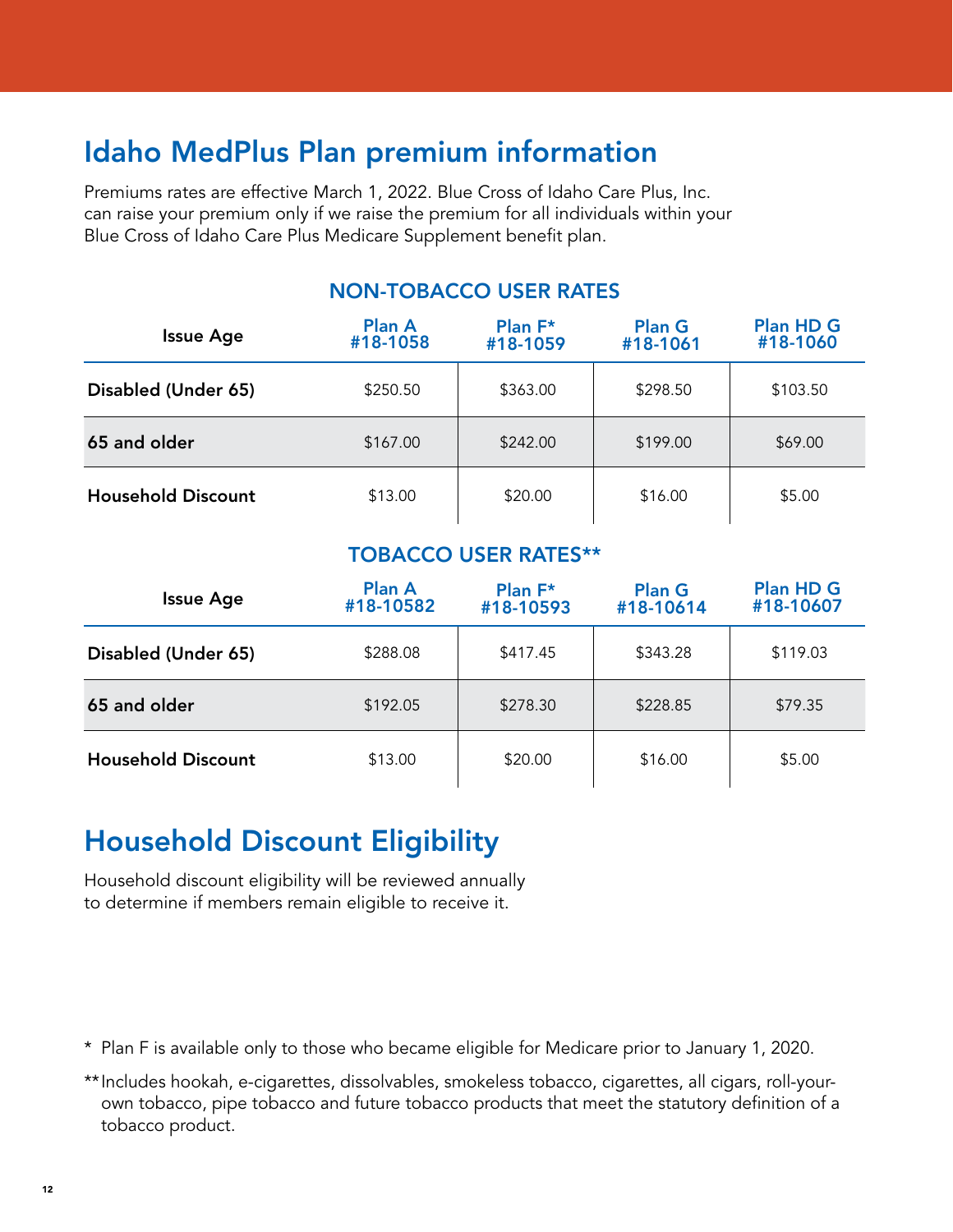## Payment Methods

When you choose a Idaho MedPlus plan, you choose the payment schedule that works for you.

#### Monthly Automatic Bank Withdrawal

We accept monthly automatic bank withdrawal payments through electronic funds transfer from most financial institutions. To set up automatic payments from your bank account, call us at 1-800-365-2345 for assistance.

#### Monthly Billing

A monthly statement will be mailed on the 2nd of each month. PERSI Public Employee Retirement System of Idaho for State of Idaho and Statewide School retirees who are eligible for PERSI payment may select this option.

#### One-Time Annual Payment

You can pay a one-time annual payment for the full amount of your premium at the time you submit your Idaho MedPlus application.

To figure the payment due, use this handy premium calculator:

- Number of months remaining in 2022, starting with month your coverage will begin:
- Monthly payment from chart above: \_\_\_\_\_\_\_\_\_\_\_\_\_
- Total payment amount to be submitted with application: \_\_\_\_\_\_\_\_\_\_\_\_\_\_\_\_\_\_\_\_\_\_\_

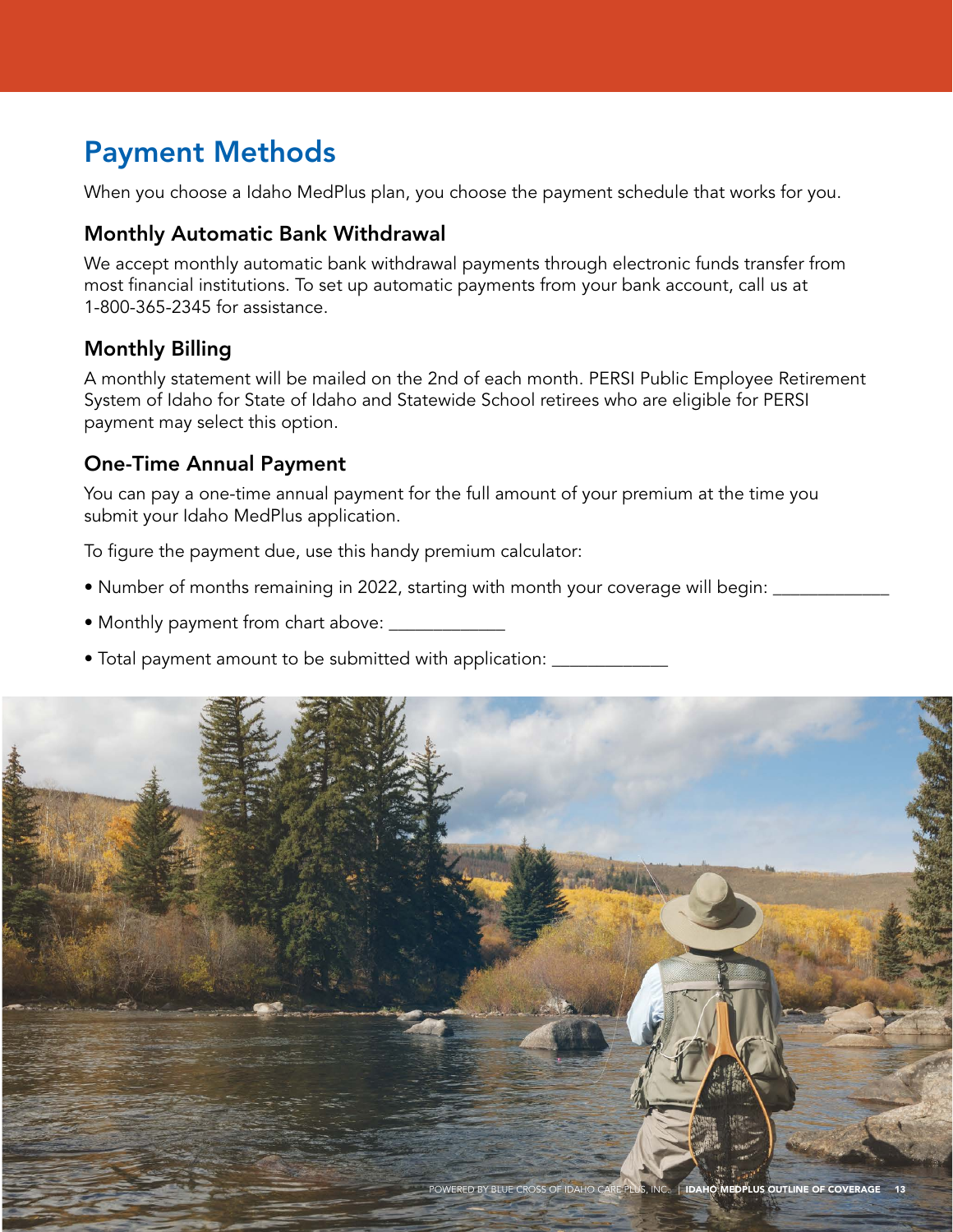

### Medicare (Part A) Hospital Services Per Benefit Period

A benefit period begins on the first day you receive service as an inpatient in a hospital facility and ends after you are out of the hospital and don't receive skilled nursing care in any other facility for 60 days in a row. The following chart outlines coverage limits for plans A, F and G.

| <b>Services</b> | <b>Medicare</b>                                                                         | <b>MedPlus</b><br>Plan A | <b>MedPlus</b><br>Plan F*                     | <b>MedPlus</b><br>Plan G**                    |  |  |  |
|-----------------|-----------------------------------------------------------------------------------------|--------------------------|-----------------------------------------------|-----------------------------------------------|--|--|--|
| Hospitalization | Semi-private room and board, general nursing and miscellaneous<br>services and supplies |                          |                                               |                                               |  |  |  |
| First 60 days   | Covers all<br>but \$1,556                                                               | Covers \$0               | Covers \$1,556<br>(your Part A<br>deductible) | Covers \$1,556<br>(your Part A<br>deductible) |  |  |  |
| Days $61 - 90$  | Covers all<br>but \$389<br>a day                                                        | Covers \$389<br>a day    | Covers \$389<br>a day                         | Covers \$389<br>a day                         |  |  |  |

\*Plan F is available only to those who became eligible for Medicare prior to January 1, 2020.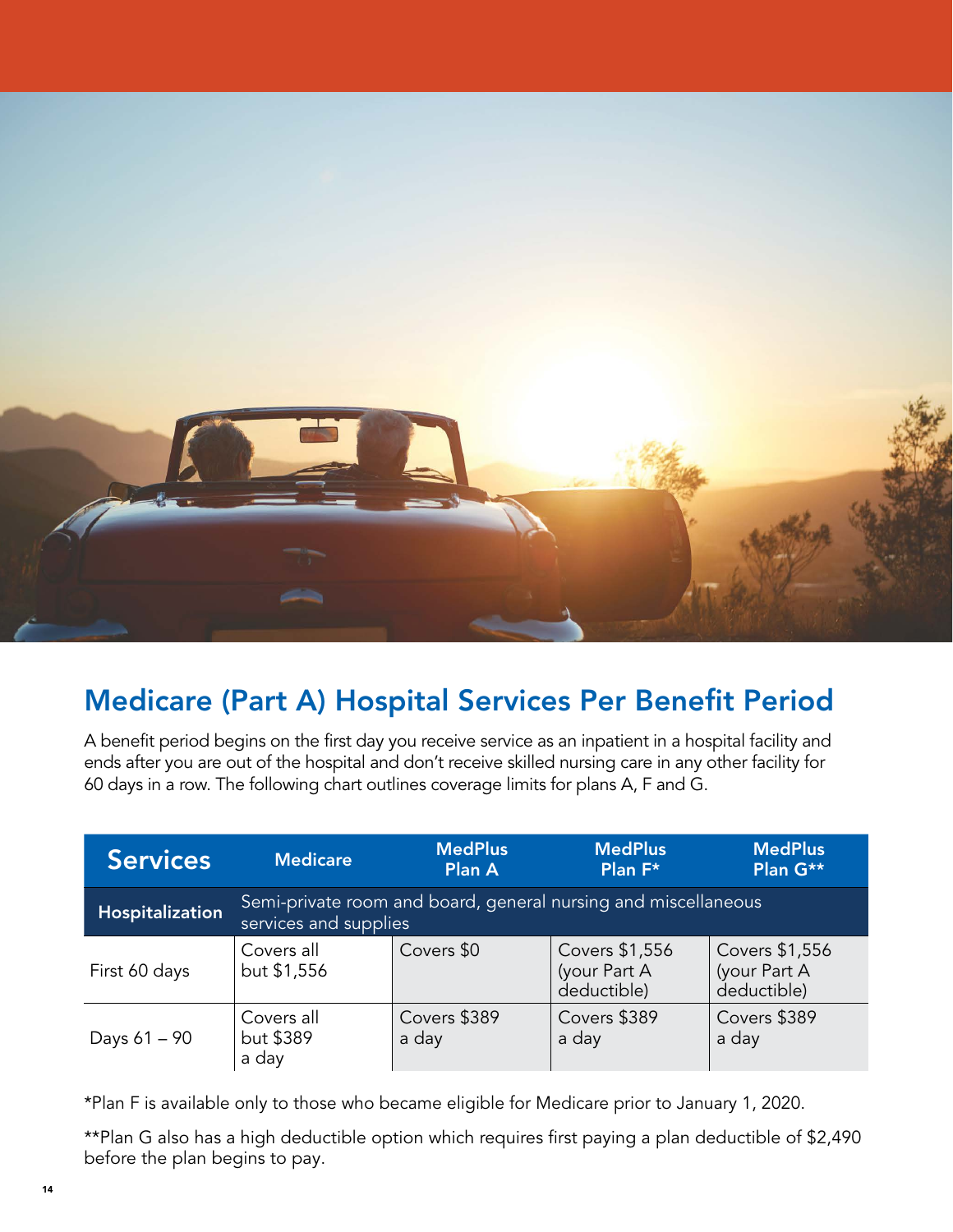| <b>Services</b>                                                    | <b>Medicare</b>                                                                                                                                                                      | <b>MedPlus</b><br><b>Plan A</b>                                   | <b>MedPlus</b><br>Plan F*                                                   | <b>MedPlus</b><br>Plan G**                                        |
|--------------------------------------------------------------------|--------------------------------------------------------------------------------------------------------------------------------------------------------------------------------------|-------------------------------------------------------------------|-----------------------------------------------------------------------------|-------------------------------------------------------------------|
| Days 91 and<br>after, while<br>using 60 lifetime<br>reserve days   | Covers all but<br>\$778 a day                                                                                                                                                        | Covers \$778<br>a day                                             | Covers \$778<br>a day                                                       | Covers \$778<br>a day                                             |
| After lifetime<br>reserve days are<br>used, additional<br>365 days | Covers \$0                                                                                                                                                                           | Covers 100% of<br>Medicare eligible<br>charges                    | Covers 100% of<br>Medicare eligible<br>charges                              | Covers 100% of<br>Medicare eligible<br>charges                    |
| Beyond the<br>additional<br>365 days                               | Covers \$0                                                                                                                                                                           | Covers \$0                                                        | Covers \$0                                                                  | Covers \$0                                                        |
| <b>Skilled Nursing</b><br><b>Facility Care</b>                     | You must meet Medicare's requirements, including having been in the<br>hospital for at least three days and enter a Medicare-approved facility within<br>30 days after the hospital. |                                                                   |                                                                             |                                                                   |
| First 20 days                                                      | Covers all<br>approved<br>amounts                                                                                                                                                    | Covers \$0                                                        | Covers \$0                                                                  | Covers \$0                                                        |
| Days 21 - 100                                                      | Covers all but<br>\$194.50 a day                                                                                                                                                     | Covers \$0                                                        | Covers up to<br>\$194.50 a day                                              | Covers up to<br>\$194.50 a day                                    |
| Day 101 plus                                                       | Covers \$0                                                                                                                                                                           | Covers \$0                                                        | Covers \$0                                                                  | Covers \$0                                                        |
| <b>Blood</b>                                                       |                                                                                                                                                                                      |                                                                   |                                                                             |                                                                   |
| First three pints                                                  | Covers \$0                                                                                                                                                                           | Covers 100%                                                       | Covers 100%                                                                 | Covers 100%                                                       |
| Additional<br>amounts                                              | Covers 100%                                                                                                                                                                          | Covers<br>\$0                                                     | Covers \$0                                                                  | Covers \$0                                                        |
| <b>Hospice Care</b>                                                | certification of terminal illness.                                                                                                                                                   |                                                                   | Available as long as you meet Medicare's requirements, including a doctor's |                                                                   |
|                                                                    | Covers all but<br>limited copay/<br>coinsurance for<br>outpatient drugs<br>and inpatient<br>respite care                                                                             | Covers 100%<br>Medicare eligible<br>Part A copays/<br>coinsurance | Covers 100%<br>Medicare eligible<br>Part A copays/<br>coinsurance           | Covers 100%<br>Medicare eligible<br>Part A copays/<br>coinsurance |

\*Plan F is available only to those who became eligible for Medicare prior to January 1, 2020.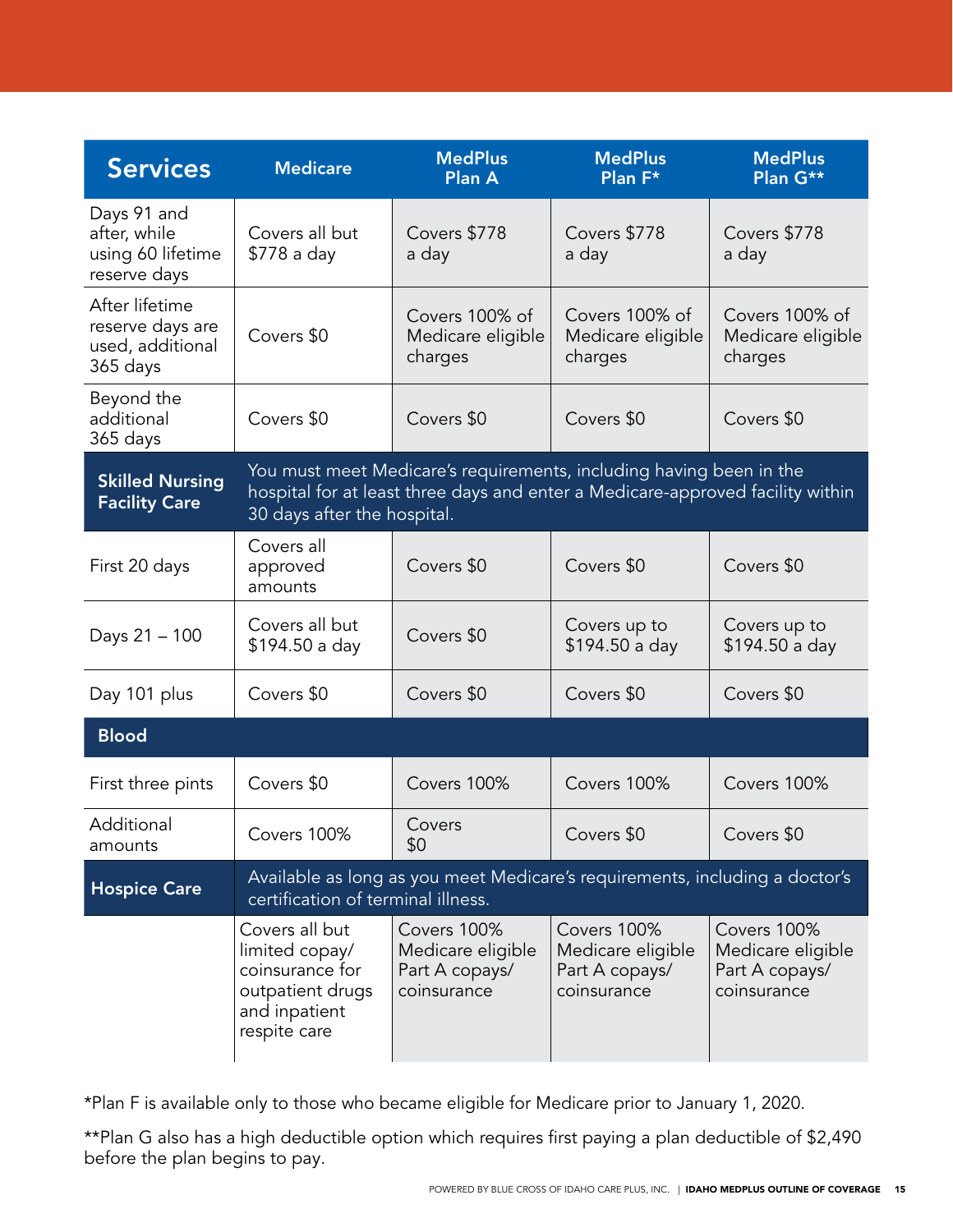## Medicare (Part B) Medical Services – Per Calendar Year

Once you have been billed \$233 of Medicare-approved amounts for covered services, noted below with an cross (+), your Part B deductible will have been met for the calendar year.

| <b>Services</b>                                                | <b>Medicare</b>                                                                                                                                                                                                                                                 | <b>MedPlus</b><br><b>Plan A</b> | <b>MedPlus</b><br>Plan F*                                                                                         | <b>MedPlus</b><br>Plan G**                                                                                        |  |
|----------------------------------------------------------------|-----------------------------------------------------------------------------------------------------------------------------------------------------------------------------------------------------------------------------------------------------------------|---------------------------------|-------------------------------------------------------------------------------------------------------------------|-------------------------------------------------------------------------------------------------------------------|--|
| <b>Medical</b><br><b>Expenses</b>                              | Inpatient and outpatient hospital treatment, such as physician's services,<br>inpatient and outpatient medical and surgical services and supplies,<br>physical and speech therapy, diagnostic tests, durable medical equipment,<br>outpatient facility charges. |                                 |                                                                                                                   |                                                                                                                   |  |
| First \$233 of<br>Medicare-approved<br>amounts+                | Covers \$0                                                                                                                                                                                                                                                      | Covers \$0                      | Covers \$233<br>(your Part B<br>deductible)                                                                       | Covers \$0                                                                                                        |  |
| Remainder of<br>Medicare-approved<br>amounts+                  | Covers 80%                                                                                                                                                                                                                                                      | Covers 20%                      | Covers 20%                                                                                                        | Covers 20%                                                                                                        |  |
| <b>Preventive Benefits</b><br>for Medicare covered<br>services | Generally<br>100% or more<br>of Medicare-<br>approved<br>amounts                                                                                                                                                                                                | Covers \$0                      | Covers \$0                                                                                                        | Covers \$0                                                                                                        |  |
| Part B excess charges<br>(above Medicare-<br>approved amounts) | Covers \$0                                                                                                                                                                                                                                                      | Covers \$0                      | Covers 100%<br>of Medicare<br>Part B excess<br>charges up to a<br>limiting charge<br>as determined by<br>Medicare | Covers 100%<br>of Medicare<br>Part B excess<br>charges up to a<br>limiting charge<br>as determined by<br>Medicare |  |

\*Plan F is available only to those who became eligible for Medicare prior to January 1, 2020.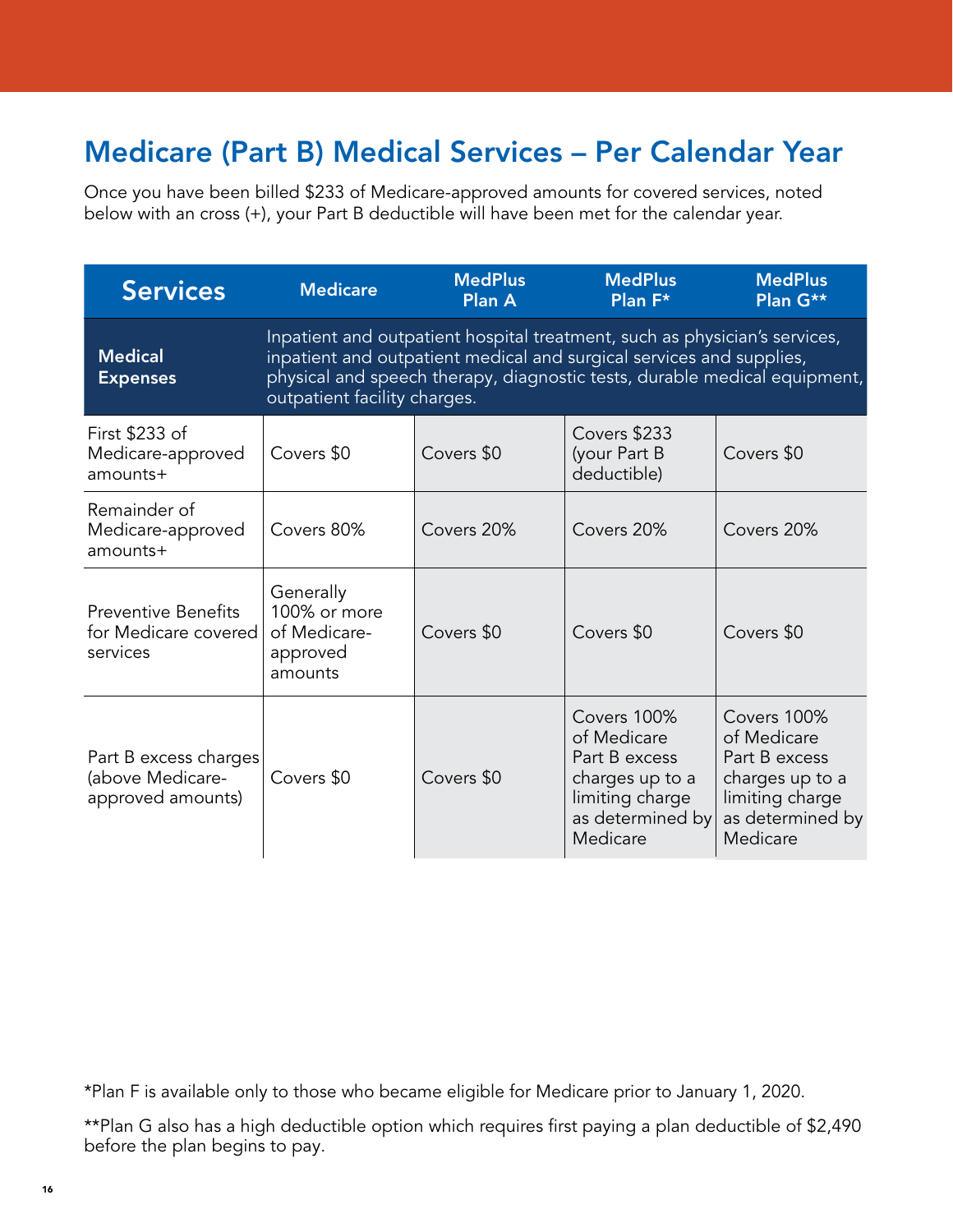## Medicare (Part B) Medical Services – Per Calendar Year

Once you have been billed \$233 of Medicare-approved amounts for covered services, noted below with an cross (+), your Part B deductible will have been met for the calendar year.

| <b>Services</b>                                                      | <b>Medicare</b>            | <b>MedPlus</b><br><b>Plan A</b> | <b>MedPlus</b><br><b>Plan <math>F^*</math></b> | <b>MedPlus</b><br>Plan G**                  |  |
|----------------------------------------------------------------------|----------------------------|---------------------------------|------------------------------------------------|---------------------------------------------|--|
| <b>Blood</b>                                                         |                            |                                 |                                                |                                             |  |
| First three pints                                                    | Covers \$0                 | Covers all costs                | Covers all costs                               | Covers all costs                            |  |
| Next \$233 of<br>Medicare-approved<br>amounts+                       | Covers \$0                 | Covers \$0                      | Covers \$233<br>(your Part B<br>deductible)    | Covers \$233<br>(your Part B<br>deductible) |  |
| Remainder of<br>Medicare-approved<br>amounts+                        | Covers 80%                 | Covers 20%                      | Covers 20%                                     | Covers 20%                                  |  |
| <b>Home Health Care</b>                                              | Medicare-approved services |                                 |                                                |                                             |  |
| Medically necessary<br>skilled care services<br>and medical supplies | Covers 100%                | Covers \$0                      | Covers \$0                                     | Covers \$0                                  |  |
| <b>Durable Medical Equipment</b>                                     |                            |                                 |                                                |                                             |  |
| First \$233 of<br>Medicare-approved<br>amounts+                      | Covers \$0                 | Covers \$0                      | Covers \$233<br>(your Plan B<br>deductible)    | Covers \$0                                  |  |
| Remainder of<br>Medicare-approved<br>amounts                         | Covers 80%                 | Covers 20%                      | Covers 20%                                     | Covers 20%                                  |  |
| <b>Clinical Laboratory Services</b>                                  |                            |                                 |                                                |                                             |  |
| Tests for diagnostic<br>services                                     | Covers 100%                | Covers \$0                      | Covers \$0                                     | Covers \$0                                  |  |

\*Plan F is available only to those who became eligible for Medicare prior to January 1, 2020.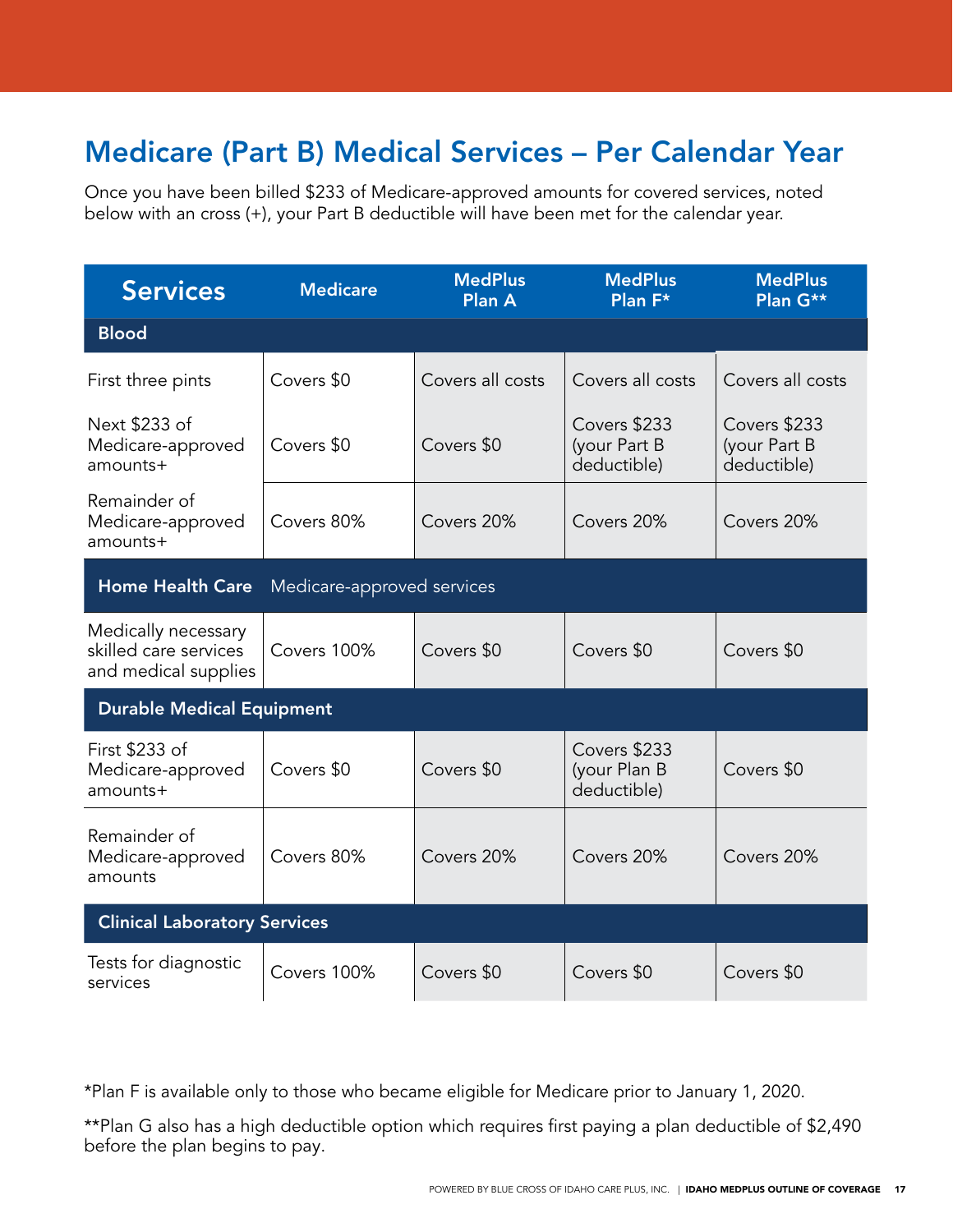## Additional Services

| <b>Services</b>                                 | <b>Medicare</b>                                                                                                                                                                                      | <b>MedPlus</b><br>Plan A                        | <b>MedPlus</b><br>Plan F*                                                                                                                     | <b>MedPlus</b><br>Plan G**                                                                                                                                                                                  |
|-------------------------------------------------|------------------------------------------------------------------------------------------------------------------------------------------------------------------------------------------------------|-------------------------------------------------|-----------------------------------------------------------------------------------------------------------------------------------------------|-------------------------------------------------------------------------------------------------------------------------------------------------------------------------------------------------------------|
| <b>Foreign Travel</b><br><b>Emergency</b>       |                                                                                                                                                                                                      | the first 60 days of each trip outside the U.S. | Medically necessary emergency care services beginning during                                                                                  |                                                                                                                                                                                                             |
| First \$250 each<br>calendar year <sup>+</sup>  | Covers \$0                                                                                                                                                                                           | Covers \$0                                      | Covers \$0                                                                                                                                    | Covers \$0                                                                                                                                                                                                  |
| Remainder of<br>charges <sup>+</sup>            | Covers \$0                                                                                                                                                                                           | Covers \$0                                      | Covers 80%<br>to a lifetime<br>maximum benefit<br>of \$50,000                                                                                 | Covers 80%<br>to a lifetime<br>maximum benefit<br>of \$50,000                                                                                                                                               |
| <b>Vision</b>                                   | Please note: The vision benefits for some Idaho MedPlus plans<br>exceed the standard Medicare requirement. The benefit for vision care<br>services is for routine eye exams not covered by Medicare. |                                                 |                                                                                                                                               |                                                                                                                                                                                                             |
|                                                 | Covers \$0                                                                                                                                                                                           | Covers \$0                                      | Covers 100%<br>after \$10 copay<br>on exam only<br>at contracting<br>providers, \$45<br>toward exam at<br>non-contracting<br>providers        | Covers \$0                                                                                                                                                                                                  |
| <b>Additional</b><br><b>Preventive Benefits</b> |                                                                                                                                                                                                      |                                                 | Please note: The benefits for some Idaho MedPlus plans exceed the<br>standard Medicare requirement. Not available for High Deductible Plan G. |                                                                                                                                                                                                             |
|                                                 | Covers \$0                                                                                                                                                                                           | Covers \$0                                      | Covers \$0                                                                                                                                    | Certain<br>preventive<br>care benefits<br>administered<br>or ordered by<br>your doctor and<br>not covered<br>by Medicare<br>are covered at<br>one hundred<br>percent (100%)<br>of the maximum<br>allowance. |

\*Plan F is available only to those who became eligible for Medicare prior to January 1, 2020.

\*\*Plan G also has a high deductible option which requires first paying a plan deductible of \$2,490 before the plan begins to pay.

18 +Not covered by Medicare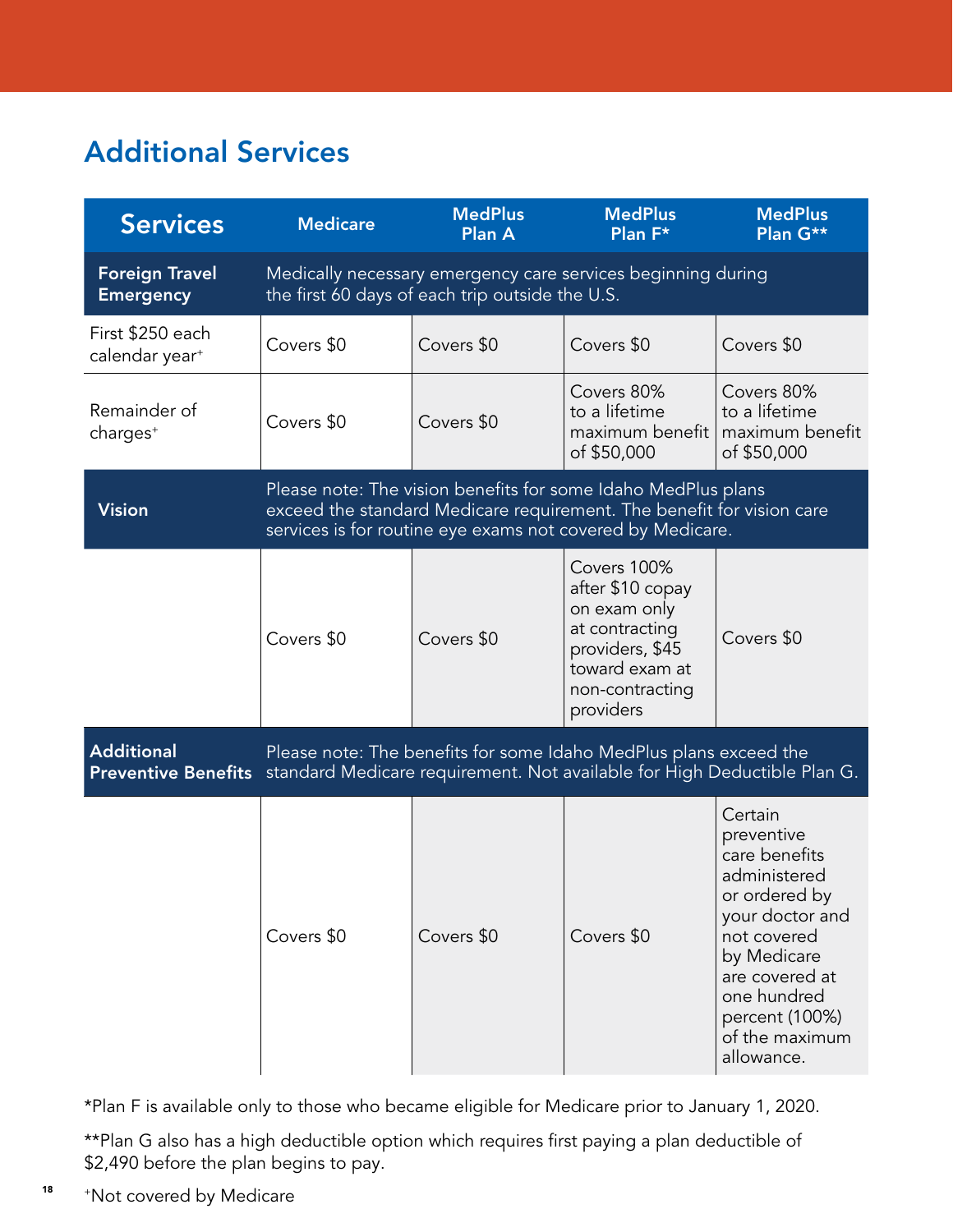#### Important Information

Premium Information: Blue Cross of Idaho Care Plus, Inc. can raise your premium only if we raise the premium for all individuals within your Idaho MedPlus Medicare Supplement benefit plan.

**Exclusions:** Except as outlined previously in the Idaho MedPlus policy, all services not eligible for Medicare are excluded.

Disclosures: Use this brochure to compare benefits and premiums among policies. The Idaho MedPlus Medicare Supplement programs and its independent producers (agents) are not affiliated with Medicare.

Complete Answers – Very Important: When you fill out the application for the new policy, be sure to answer truthfully and complete all questions about your medical and health history, if required. We may cancel your policy and refuse to pay any claims if you leave out or falsify important medical information. Review the application carefully before you sign it. Be certain that all information has been properly recorded.

**Right to Return Policy:** If you find that you are not satisfied with your policy, you may return it to Blue Cross of Idaho Care Plus, Inc. at P.O. Box 7408, Boise, ID, 83707. If you send the policy back to us within 30 days after you receive it, we will treat the policy as if it had never been issued and return all of your payments.

Read Your Policy Carefully: This is only an outline describing your policy's most important features. The policy is your insurance contract. You must read the policy itself to understand all of the rights and responsibilities of both you and Blue Cross of Idaho Care, Inc.

Notice: The policy you choose may not fully cover all of your medical costs. This summary only briefly describes Medicare benefits. Consult your local Social Security Administration office or consult "The Medicare & You Handbook" for more details on Medicare.

Policy Information: If you are replacing another health insurance policy, do NOT cancel it until you have actually received your new policy and are sure you want to keep it.

Nondiscrimination Statement: Discrimination is Against the Law

Blue Cross of Idaho and Blue Cross of Idaho Care Plus, Inc., (collectively referred to as Blue Cross of Idaho) complies with applicable federal civil rights laws and does not discriminate on the basis of race, color, national origin, age, disability or sex.

ATTENTION: If you speak Arabic, Bantu, Chinese, Farsi, French, German, Japanese, Korean, Nepali, Persian (Farsi), Romanian, Russian, Serbo-Croatian, Spanish, Tagalog, or Vietnamese, language assistance services, free of charge, are available to you. Call 1-855-854-1415 (TTY: 711). Chinese 注意:如果您使用繁體中文,您可以免費獲得語言援助服務。請致電 1-855-854-1415 (TTY:711)。 Spanish ATENCIÓN: si habla español, tiene a su disposición servicios gratuitos de asistencia lingüística. Llame al 1-855-854-1415 (TTY: 711).